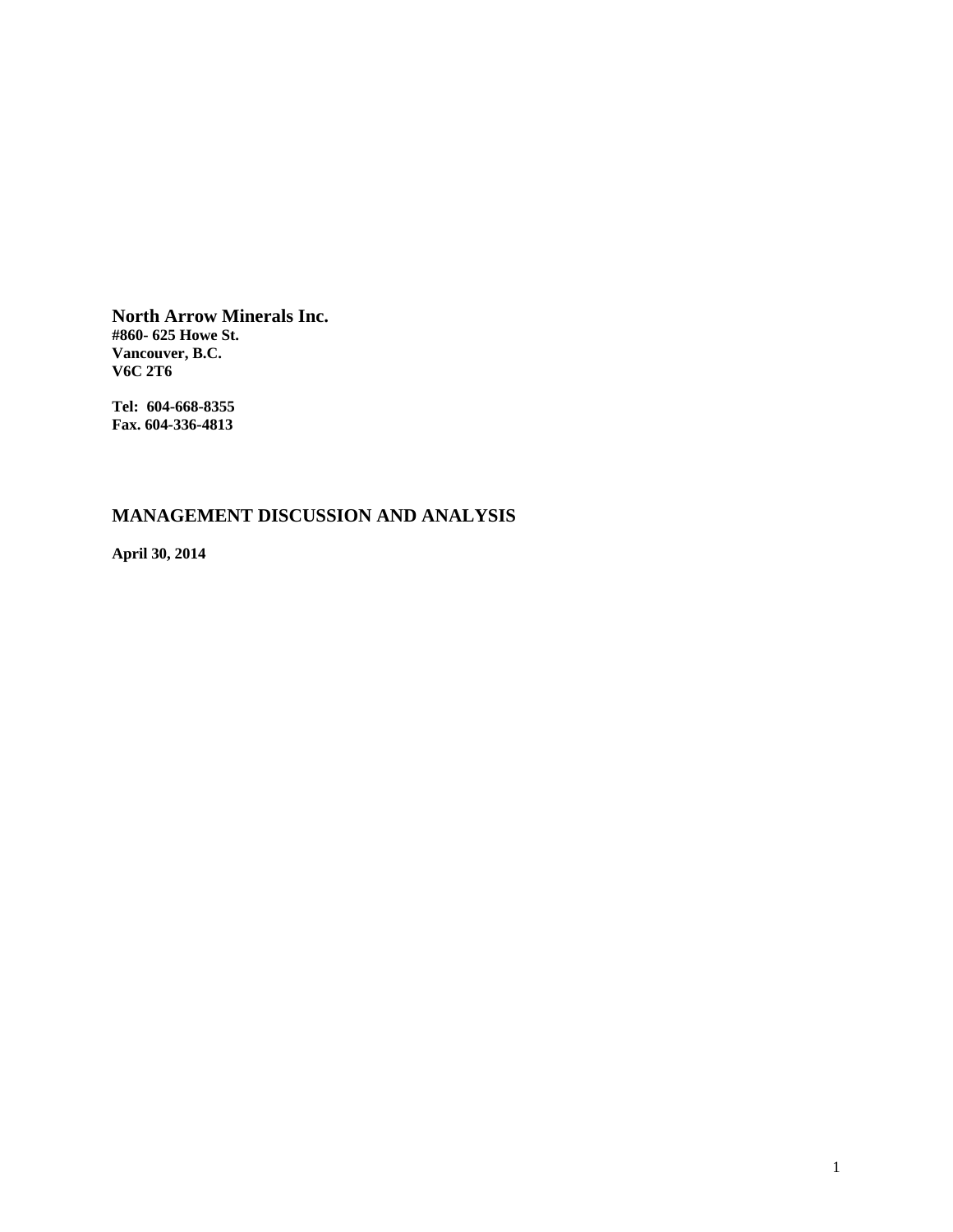# **Form 51-102 F1 Management Discussion and Analysis ("MD&A) North Arrow Minerals Inc. Containing Information up to and including August 19, 2014**

# **Description of Business**

North Arrow Minerals Inc. ("North Arrow" or the "Company") is a Canadian mineral exploration company focused on evaluating prospective diamond exploration properties in Canada. The Company's key diamond properties include the Qilalugaq (Nunavut), Pikoo (Saskatchewan), Lac de Gras (Northwest Territories), Redemption (Northwest Territories), and Timiskaming (Ontario/Quebec) projects. Shares of the Company trade on the TSX Venture Exchange ("TSXV") under the symbol NAR.

The following discussion and analysis of the Company's financial condition and results of operations for the year ended April 30, 2014 should be read in conjunction with the audited financial statements of the Company for the year ended April 30, 2014 and April 30, 2013, together with the notes thereto. The MD&A supplements, but does not form part of the audited financial statements of the Company. These financial statements have been prepared in accordance with International Financial Reporting Standards ("IFRS).

Unless otherwise noted, all currency amounts are stated in Canadian dollars.

## **Forward-Looking Statements**

This document may contain "forward-looking statements" within the meaning of Canadian securities legislation and the United States Private Securities Litigation Reform Act of 1995. These forward-looking statements are made as of the date of this document and the Company does not intend, and does not assume any obligation, to update these forward-looking statements, except as required by law.

Forward-looking statements relate to future events or future performance and reflect management's expectations or beliefs regarding future events and include, but are not limited to, statements with respect to sources of and anticipated financing requirements, the estimation of mineral reserves and resources, the realization of mineral reserve estimates, the timing and amount of estimated future production, costs of production, capital expenditures, success of mining operations, environmental risks, unanticipated reclamation expenses, title disputes or claims and limitations on insurance coverage.

These forward-looking statements include, among others, statements with respect to the Company's objectives for the ensuing year, our medium and long-term goals, and strategies to achieve those objectives and goals, as well as statements with respect to our beliefs, plans, objectives, expectations, anticipations, estimates and intentions. The words "may," "could," "should," "would," "suspect," "outlook," "believe," "plan," "anticipate," "estimate," "expect," "intend," and words and expressions of similar import are intended to identify forward-looking statements. In particular, statements regarding the Company's future operations, future exploration and development activities or other development plans and estimated future financing requirements contain forward-looking statements.

All forward-looking statements and information are based on the Company's current beliefs as well as assumptions made by and information currently available to the Company concerning anticipated financial performance, business prospects, strategies, regulatory developments, development plans, exploration, development and mining activities and commitments. Although management considers these assumptions to be reasonable based on information currently available to it, they may prove to be incorrect.

By their very nature, forward-looking statements involve inherent risks and uncertainties, both general and specific, and risks exist that predictions, forecasts, projections and other forward-looking statements will not be achieved. We caution readers not to place undue reliance on these statements as a number of important factors could cause the actual results to differ materially from the beliefs, plans, objectives, expectations, anticipations, estimates and intentions expressed in such forward-looking statements.

These factors include, but are not limited to, developments in world financial and commodity markets, risks relating to fluctuations in the Canadian dollar and other currencies relative to the US dollar, changes in exploration plans due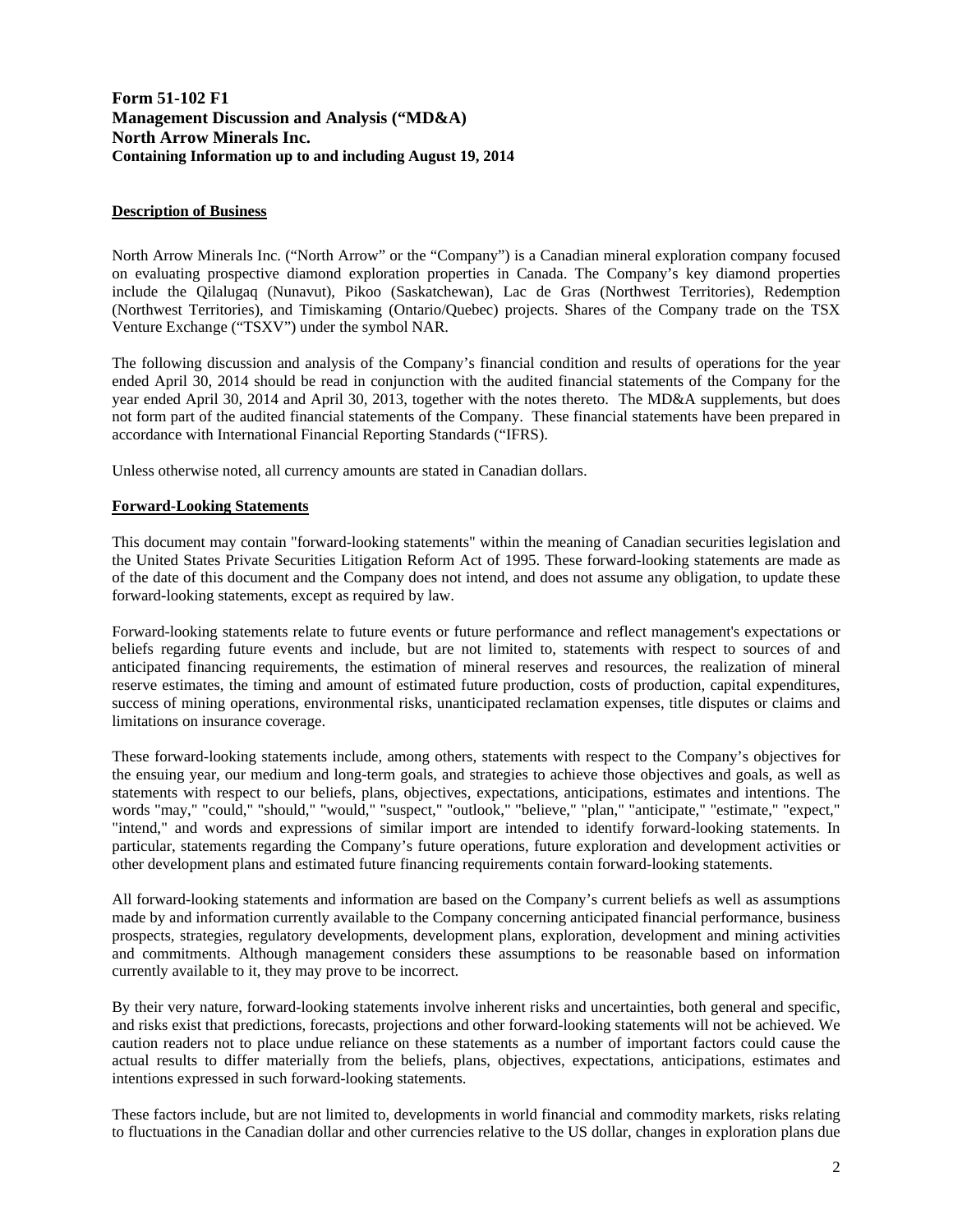to exploration results and changing budget priorities of the Company or its joint venture partners, changes in project parameters as plans continue to be refined; possible variations in ore reserves, grade or recovery rates; accidents, labour disputes and other risks of the mining industry; delays in obtaining governmental approvals or financing, the effects of competition in the markets in which the Company operates, the impact of changes in the laws and regulations regulating mining exploration and development, judicial or regulatory judgments and legal proceedings, operational and infrastructure risks, and the Company's anticipation of and success in managing the foregoing risks. The Company cautions that the foregoing list of factors that may affect future results is not exhaustive. When relying on our forward-looking statements to make decisions with respect to the Company, investors and others should carefully consider the foregoing factors and other uncertainties and potential events. The Company does not undertake to update any forward-looking statement, whether written or oral, that may be made from time to time by the Company or on our behalf, except as required by law.

## **Highlights for the year ended April 30, 2014 and subsequent events up to August 19, 2014**

- On May 13, 2013, the Company announced it had completed an initial diamond drilling program at the Timiskaming diamond project, Ontario thereby fulfilling the Company's requirements to earn an 80% interest in the project from Stornoway Diamond Corporation ("Stornoway"). The drilling program consisted of five holes (547m) testing four targets. Kimberlite was not intersected.
- In May 2013, the Company confirmed an earlier mineral resource estimate for the Q1-4 kimberlite at the Qilalugaq diamond project, Nunavut. The resource estimate consists of a total Inferred Mineral Resource for the Q1-4 kimberlite pipe of 26.1 million carats from 48.8 million tonnes total content of kimberlite with an average +1 DTC total diamond content of 53.6 carats per hundred tonnes (cpht) extending from surface to a depth of 205m. Additional resource upside has been identified in the form of a target for further exploration for the Q1-4 kimberlite pipe of between 7.9 to 9.3 million carats from 14.1 to 16.6 million tonnes total content of kimberlite with an average +1 DTC total diamond content of 56.1 cpht, extending from 205m depth to 305m depth.
- On June 26, 2013, the Company announced that kimberlite was intersected in the first hole of a 2,000m drilling program at the Pikoo diamond project, Saskatchewan.
- On July 4, 2013, the Company announced it had acquired, from Arctic Star Exploration Corp. ("Arctic Star"), an option to earn a 55% interest in the Redemption diamond project in the Lac de Gras region of the Northwest Territories. The Company can exercise its option by spending \$5 million prior to July 1, 2017.
- On July 12, 2013, the Company announced it had entered purchase and sale agreements with Anglo Celtic Exploration Ltd., a private company controlled by D. Grenville Thomas, a director of the Company, to acquire 100% interests in each of the Mel and Luxx diamond projects, Nunavut. On August 19, 2013, the Company announced it had closed the acquisition for consideration consisting of a 1% gross overriding royalty and a total of 500,000 share purchase warrants with each warrant entitling the holder to acquire one common share of the Company at a price of 65 cents for a period of five years.
- On August 7, 2013, the Company announced that hypabyssal kimberlite was intersected in nine of ten drill holes at the Pikoo project, Saskatchewan.
- On September 23, 2013 the Company announced that Mr. William Lamb, the President and CEO of Lucara Diamond Corp., had joined the Board of Directors of the Company.
- In September, 2013 the Company completed a brief exploration program at the Luxx diamond Property, including the collection of 64 till samples.
- In September, 2013, the Company completed a one day field program at the Mel diamond property, including the collection of 13 till samples.
- On October 3, 2013, the Company reported it had been notified by Dominion Diamond Corporation that the 2013 field exploration program at the companies' 125,000 hectare Lac de Gras Diamond project, NWT was complete. Exploration work consisted of a total of 757 overburden reverse circulation drill holes (1,704 samples) intended to test the basal tills of the property.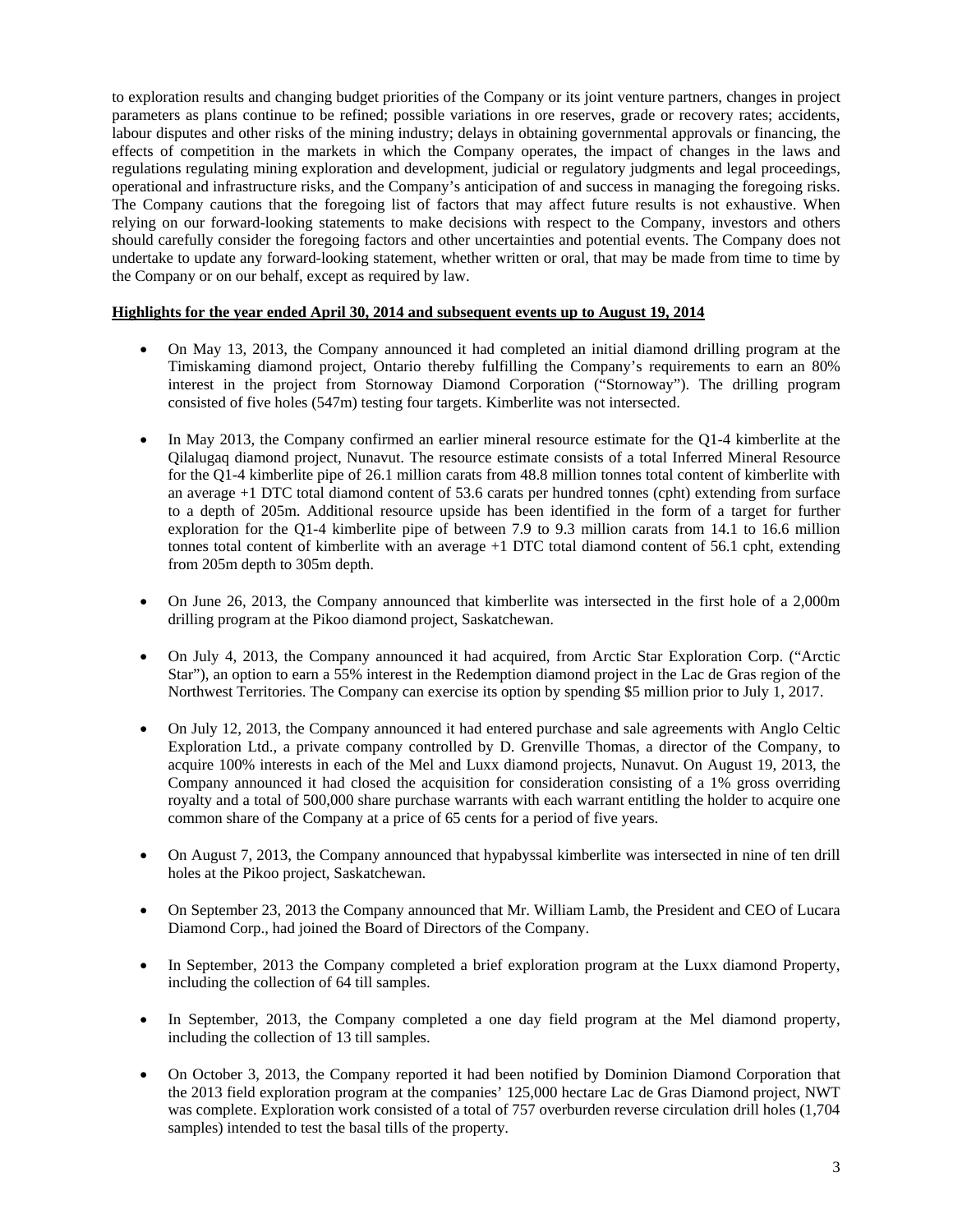- On October 29, 2013, the Company reported the completion of exploration work at the Redemption diamond project. Exploration work consisted of an airborne gravity gradiometry survey, bathymetric surveys and the collection of 350 till samples.
- On October 30, 2013, the Company announced it had closed a non-brokered private placement of 13,625,000 common shares at a price of \$0.40 per common share for total gross proceeds of \$5,450,000.
- On November 5, 2013, the Company announced microdiamond results for 209.7 kg sample of kimberlite from the PK150 kimberlite at the Pikoo project, SK. The sample returned a total of 745 diamonds larger than the 0.106 mm sieve size, including 23 diamonds larger than the 0.85 mm sieve size. The total weight of the +0.85 mm diamonds recovered from the sample was 0.2815 carats and over 95% of the diamonds are described as intact, white octahedrons and aggregates. With the release of these diamond results the Company fulfilled the Company's requirements to earn an 80% interest in the project from Stornoway.
- On January 28, 2014, the Company confirmed a total program budget of \$3.7M for the collection of a 1,500 tonne bulk sample from the Q1-4 kimberlite at the Company's Qilalugaq diamond project. The sample will be collected during July and August 2014.
- On February 25, 2014, the Company closed a bought deal private placement of 7,700,000 common shares at a price of \$0.65 per share for aggregate gross proceeds of \$5,005,000.
- On May 12, 2014 the Company announced plans to evaluate the diamond content of 3,300 kg of archived drill core from four of seven kimberlites within the Timiskaming project joint venture area. An evaluation of the indicator mineral chemistry from each kimberlite is also to be undertaken.
- On May 22, 2014, the Company announced the completion of a ground geophysical survey program at Redemption. Surveys were completed over a total of twenty-one grids, covering approximately 40 individual targets.
- On July 7, 2014, the Company announced the completion of a June 2014 till sampling program at the Pikoo Diamond Project. A total of 441 till samples were collected during the four week program, and will be processed through July and August 2014.
- On July 10, 2014 the Company announced that collection of a 1,500 tonne bulk sample from the Q1-4 kimberlite was underway at the Qilalugaq diamond project. On August 18, 2014 the Company announced that the sample collection was complete with 1,688 megabags of kimberlite weighing in excess of 1,500t delivered to the Company's laydown area in Repulse Bay in preparation for shipment south on the annual sealift arriving near the end of August.
- On July 15, 2014 the Company announced the start of an exploration drilling program at the Redemption project. On August 18, 2014, the Company announced that the drilling program was complete. Kimberlite was not intercepted.

A summary of the exploration activities for the Company follows, as well as a description of other corporate activities. These summaries include some discussion of management's future exploration plans. The reader is cautioned that actual results, performance or achievements may be materially different from those implied or expressed in these statements. The Company's exploration programs are subject to change from time to time, based on the analysis of results and changing corporate priorities, exploration targets and funding consideration.

# **Exploration Projects Overview**

An overview of the exploration activities for the Company follows. For additional details the reader is referred to the Company's continuous disclosure documents available on SEDAR (www.sedar.com).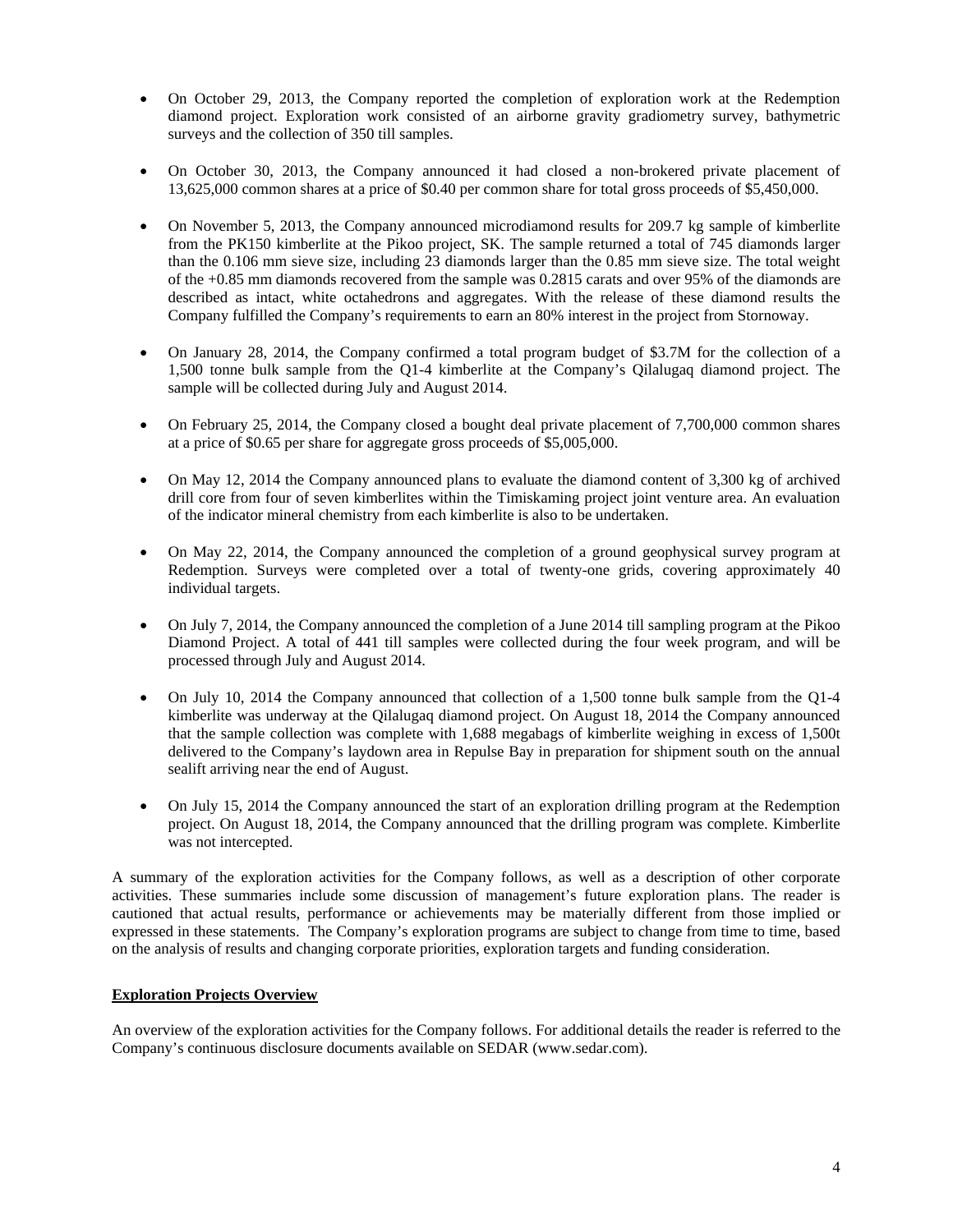## **April 30, 2013 Expended During the Period Write-offs During the Period April 30, 2014 Gold Properties, Canada**  Exploration costs **\$ 24,389** \$ - \$ (24,389) \$<br>Acquisition costs **\$ 1,044** - (81,044) Acquisition costs **81,044** - **(81,044) -**  Geological, data collection and assays **458 458 1458** Office and salaries **20,704 1,706 (22,410) 1 126,595** 1,706 **(128,301) - Diamond Properties**  Lac de Gras, Canada Exploration costs 235,404 **-** - **235,404**  Acquisition and tenure costs<br>
Geological, data collection and assays<br>  $153,489$ <br> **277,918**<br> **277,918**<br> **277,918**<br> **277,918**<br> **277,918**<br> **277,918** Geological, data collection and assays 153,489 **70**<br>Office and salaries 126,608 **7,432** Office and salaries 126,608 **7,432 134,040 126,608 7,502 134,040 793,419 7502 1**  793,419 **7,502** - **800,921**  Pikoo, Canada Exploration costs **6,099** 296,475 - 302,574<br>Drilling **602,315** 602,315 602,315 Drilling **- 602,315** - **602,315**  Acquisition and tenure costs **6,667** 786 - 7,453<br>Geological, data collection and assays **6,667** 72,852 - 72,852 Geological, data collection and assays Office and salaries **120.144 -** 120.144 **120.144 120.144 12,766 1,092,572** - **1,105,338**  Timiskaming, Canada Exploration costs 4,606 **32** - **4,638**  Drilling 92,672 **1,717** - **94,389**  Acquisition and tenure costs<br>
Geological, data collection and assays<br>  $12,432$ <br>  $19,532$ <br> **314,325**<br> **326,757**<br> **326,757**<br> **28** Geological, data collection and assays 19,532 **28** Office and salaries **6,542 - 6,542 - 6,542 129,242 322,644 - 451,886**  129,242 **322,644** - **451,886**  Qilalugaq, Canada Exploration costs **- 87,641** - **87,641**  Acquisition and tenure costs **6,666 17,957** - **24,623**  Geological, data collection and assays **- 84,069** - **84,069**  Office and salaries **- 41,058** - **41,058 6,666 230,725** - **237,391**  Luxx, Canada Exploration costs **- 38,370** - **38,370**  Acquisition and tenure costs **- 135,028** - **135,028**  Geological, data collection and assays **104,191 - 104,191 104,191**  Office and salaries **- 26,824** - **26,824 - 304,413** - **304,413**  Mel, Canada Exploration costs **- 7,961** - **7,961**  Acquisition and tenure costs **- 126,772** - **126,772**  Geological, data collection and assays **- 126,012** - **126,012**  Office and salaries **- 13,140** - **13,140 - 273,885** - **273,885**

# **EXPLORATION AND EVALUATION ASSETS**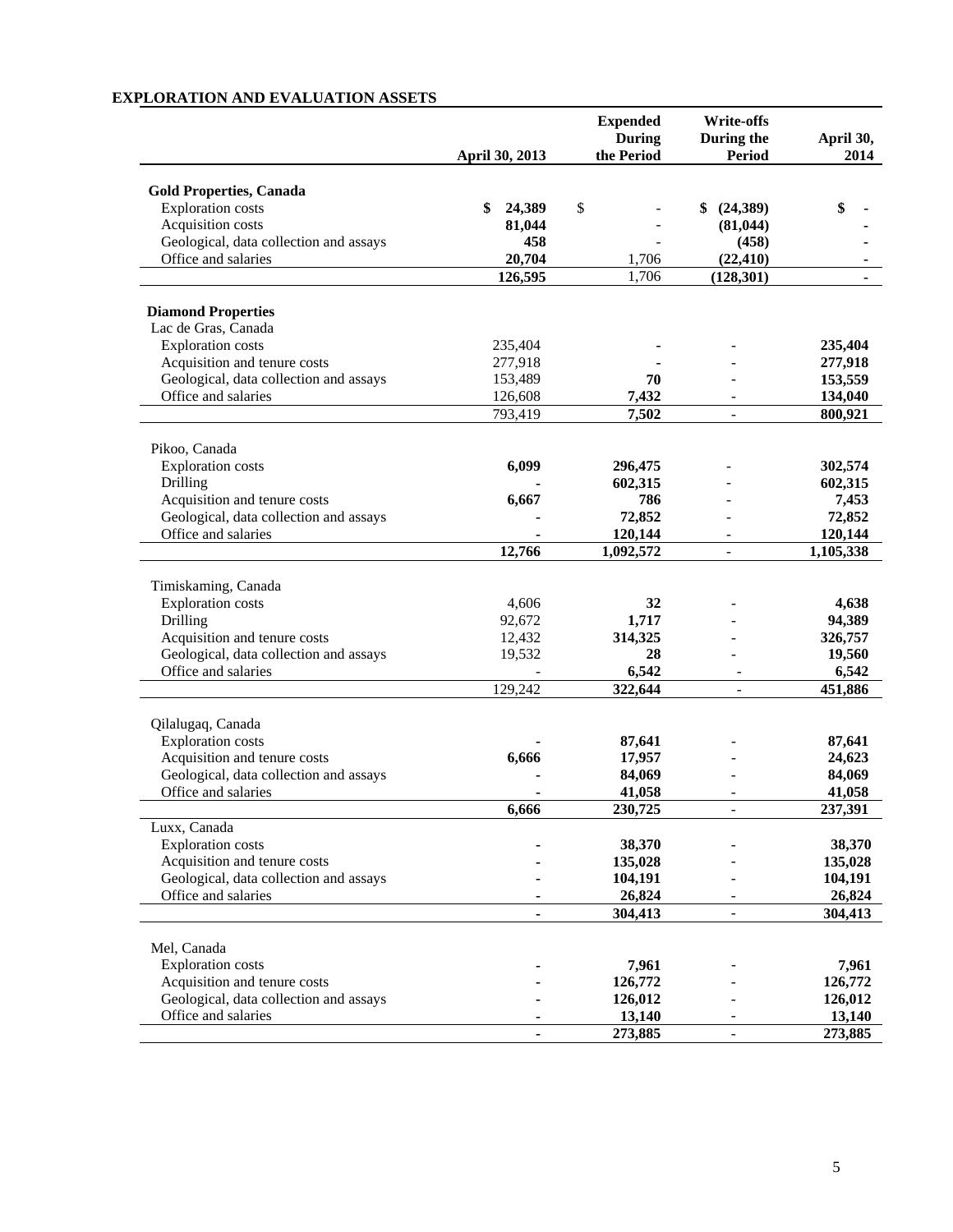| Redemption, Canada                     |           |             |                |           |
|----------------------------------------|-----------|-------------|----------------|-----------|
| <b>Exploration costs</b>               |           | 3,879       |                | 3,879     |
| Acquisition and tenure costs           | -         | 39,651      |                | 39,651    |
| Geological, data collection and assays |           | 1,031,914   |                | 1,031,914 |
| Office and salaries                    |           | 101,631     |                | 101,631   |
|                                        |           | 1,1,77,075  |                | 1,177,075 |
| <b>TOTAL</b>                           | 1,068,688 | \$3,410,522 | $(128,301)$ \$ | 4,350,909 |

Unless otherwise stated below, the Company's Canadian exploration activities are conducted under the supervision of Kenneth Armstrong, P.Geo. (ON), President and CEO of the Company.

During the year ended April 30, 2013, the Company underwent a corporate restructuring for the purpose of focussing its evaluation efforts on prospective diamond properties in Canada. The Company increased its interest in the Lac de Gras diamond project and also acquired options to earn an 80% interest in the each of the Pikoo, Qilalugaq and Timiskaming diamond properties. During the year ended April 30, 2014 the Company vested an 80% interest in each of the Timiskaming and Pikoo diamond projects, acquired an option to earn 55% interest in the Redemption diamond project in the Lac de Gras region of the Northwest Territories, and acquired 100% interests in each of the Mel and Luxx projects in Nunavut.

The Company's plans for its non-diamond exploration properties include evaluation through option and joint venture agreements with third parties and the possible sale of properties.

## **Diamond Projects**

#### Lac de Gras Diamond Project – Northwest Territories

The Lac de Gras Diamond project forms a very large, contiguous block of mineral claims and mining leases located within the Lac de Gras diamondiferous kimberlite field in Canada's Northwest Territories, home to some of the richest diamond deposits in the world. The project area directly adjoins the mineral leases that host the Diavik diamond mine, located 10 km to the north. The Ekati diamond mine is located within 40 km to the northwest. The trend line defined by Diavik's mine project kimberlites runs directly through the centre of the project, while trend line defined by Ekati's mine project kimberlites crosses the western portion of the project.

The Lac de Gras project originally consisted of 81,500 acres of mining leases and mineral claims and was subject to a 50-50 joint venture with Dr. Chris Jennings who subsequently assigned his interest to Springbok Holdings Inc. ("Springbok"). The North Arrow / Springbok property is contiguous with a 226,000 acre block of claims held by Dominion Diamond Corporation (formerly Harry Winston Diamond Mines Ltd.). Under the terms of an option agreement announced on September  $6<sup>th</sup> 2011$ , the Company, Springbok and Dominion agreed to amalgamate the two properties to form a "Joint Venture Property" totaling over 307,000 acres. Dominion maintains an option to earn a 55% interest in the Joint Venture Property by funding \$5,000,000 in exploration expenditures over a five year period. Upon exercising the option, a joint venture will be formed in which Dominion will hold a 55% interest and the Company and Springbok will equally share a 45% interest in the entire 307,000 acre Joint Venture Property.

On October 24, 2012, the Company entered into an agreement with Springbok to acquire Springbok's 50% interest in the LDG/GT Property (the "Springbok Interests"). The Springbok Interests include the right to obtain a 22.5% interest in the Joint Venture Property, subject to the terms and conditions of the option agreement among Springbok, the Company and Dominion. On April 29, 2013 the Company announced it had closed the acquisition of the Springbok Interests for consideration consisting of 1,000,000 post-consolidation common shares of the Company. As additional consideration, in the event that Dominion exercises its option and earns 55% interest in the Joint Venture Property and the Company subsequently incurs \$2 million in joint venture expenditures on the Joint Venture Property, the Company will issue to Springbok that number of commons shares of the Company having a value of \$1 million.

During the year ended April 30, 2014 Dominion completed an overburden drilling program intended to test the basal tills of the property on a defined grid. The program utilized a helicopter portable reverse circulation drill capable of sampling a complete till column to reach basal till not accessed by previous surficial till sampling. A total of 757 overburden reverse circulation drill holes (1,704 samples) tested the basal tills of the property for kimberlite indicator minerals (KIMs). Subsequent to the year ended April 30, 2014 Dominion informally indicated to the Company that Dominion had incurred in excess of \$5 million in exploration expenditures on the Lac de Gras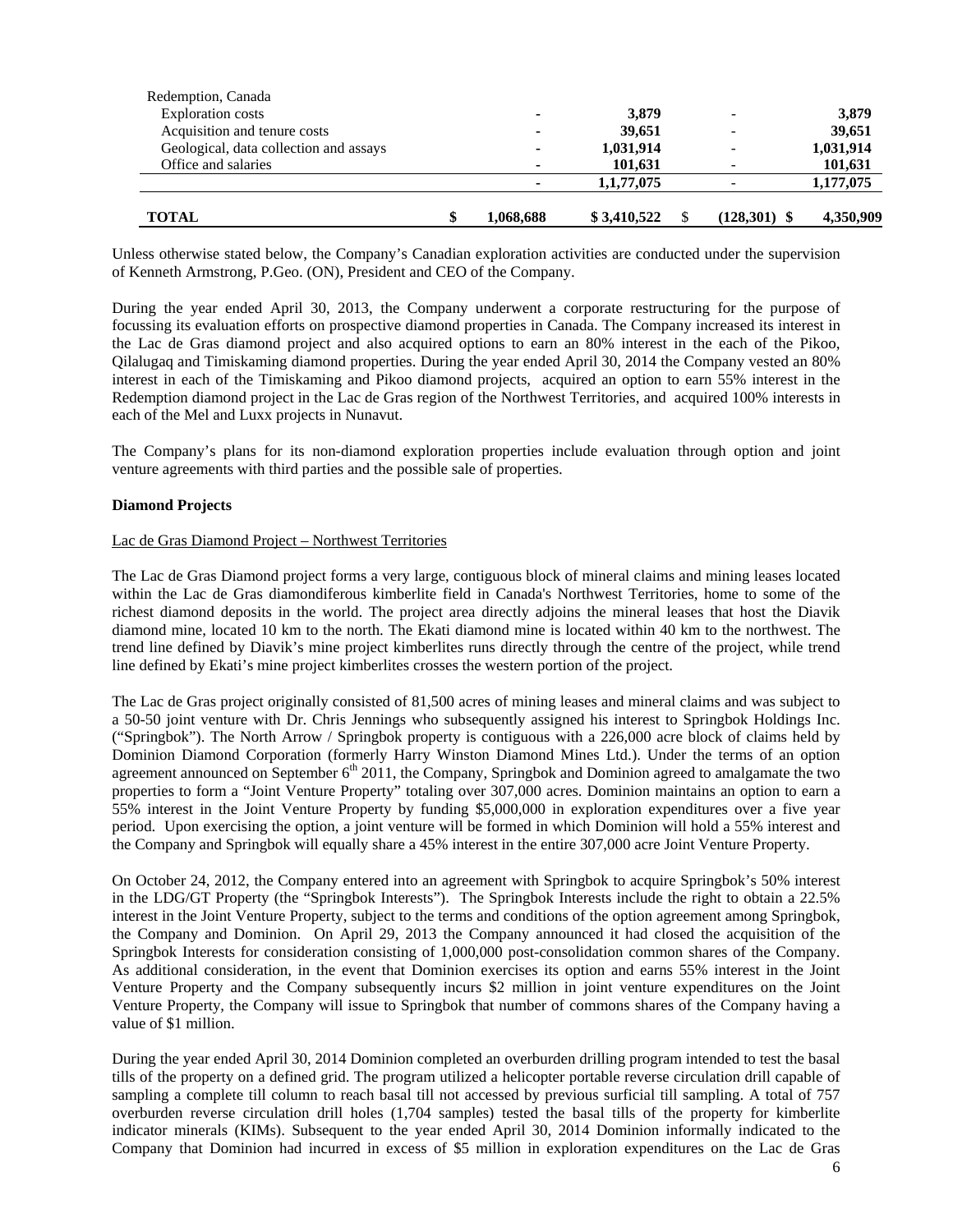property. The Company is waiting on a final accounting of the exploration expenditures incurred during the option period and is working with Dominion to finalize a formal joint venture agreement intended to govern the further exploration and evaluation of the property. An exploration program and budget for 2014 has not been presented and a 2014 exploration program is not anticipated.

#### Acquisition of Timiskaming, Pikoo and Qilalugaq Diamond Projects, Canada

On March 14, 2013, the Company announced that it had entered into an assignment agreement with 0954506 B.C. Ltd. ("BCCo") under which BCCo agreed to assign and transfer to the Company all of BCCo's interest and obligations in certain option agreements to earn an 80% interest in the Timiskaming, Pikoo and Qilalugaq diamond projects. As of March 14, 2013, Stornoway Diamond Corporation was the holder of a 100% interest in all three projects and had granted BCCo options to acquire the 80% interests in the projects. BCCo is a private company controlled by Eira M. Thomas. Ms. Thomas is the daughter of D. Grenville Thomas, Chairman and a director of the Company.

On April 29, 2013 the Company announced the closing of the assignment agreement including the payment to BCCo of \$20,000 and the issuance to BCCo of 500,000 transferrable share purchase warrants. Each share purchase warrant entitles the holder to acquire one common share of the Company at a price of \$0.25 for a period of five years. The warrants will only become exercisable if the Company exercises an option to earn an interest in at least one of the Qilalugaq, Pikoo and Timiskaming projects (complete).

With closure of the assignment, the Company retains options to earn an 80% interest in each of the Qilalugaq, Pikoo and Timiskaming diamond properties by completing exploration work programs (each an "option work program") on each of the projects. If the Company completes an option work program and provides notice to Stornoway of its intent to vest an 80% interest in a project, Stornoway will have a one-time right (the "Back-in Right") to buy-back a 20% interest in the project by paying to the Company an amount equal to three times the costs incurred in connection with the applicable option work program. Upon earn-in by the Company in a project, the Company and Stornoway will form a joint venture for the purpose of further exploration of the project, and the interests would be 80% the Company and 20% Stornoway, unless Stornoway exercises the Back-In Right, in which case the interest would 60% the Company and 40% Stornoway.

Details on the status of the option agreement for each project, as well as technical details for each project, are provided below.

# Qilalugaq diamond project, Nunavut

The 7,143 hectare Qilalugaq diamond project is located near the community of Repulse Bay (Naujaat), Nunavut. The property was originally staked by BHP Billiton Diamonds Inc. and subsequently optioned by Stornoway in 2006. Stornoway acquired a 100% interest in the project in 2010. The project is subject to a 3% net smelter returns royalty on metals produced and a 3% gross-overriding royalty on the sale of industrial minerals, including diamonds. A total of eight kimberlite pipes (Q1-4, A34, A42, A59, A76, A94, A97 and A152) have been identified within the Qilalugaq diamond project as well as a number of laterally extensive kimberlite dyke systems.

The 12.5 hectare Q1-4 kimberlite is the largest kimberlite pipe in the eastern Canadian Arctic. On May 15, 2013 the Company confirmed an Inferred Mineral Resource at Q1-4 estimated to be 26.1 million carats from 48.8 million tonnes total content of kimberlite with an average +1 DTC total diamond content of 53.6 carats per hundred tonnes (cpht) extending from surface to a depth of 205m. Additional resource upside in the form of a target for further exploration was estimated at between 7.9 to 9.3 million carats of diamonds from 14.1 to 16.6 million tonnes total content of kimberlite with an average +1 DTC total diamond content of 56.1 cpht, extending from 205m depth to 305m depth. The mineral resource estimate comprised the integration of kimberlite volumes, density, petrology and diamond content-data obtained from 5,133 m of diamond drilling, 2,714 m of reverse circulation (RC) drilling, 2.9 tonnes of samples submitted for microdiamond analysis, 257.7 tonnes of samples submitted for macrodiamond sampling with 59.2 carats of diamonds (2,054 stones) recovered from RC drilling, 7.5 carats of diamonds (205 stones) recovered from surface trenching and 2.36 carats of diamonds (69 stones) recovered from HQ diameter diamond drilling.

Mineral resources that are not mineral reserves do not have demonstrated economic viability. The potential quantity and grade of a target for further exploration referred to above is conceptual in nature, there has been insufficient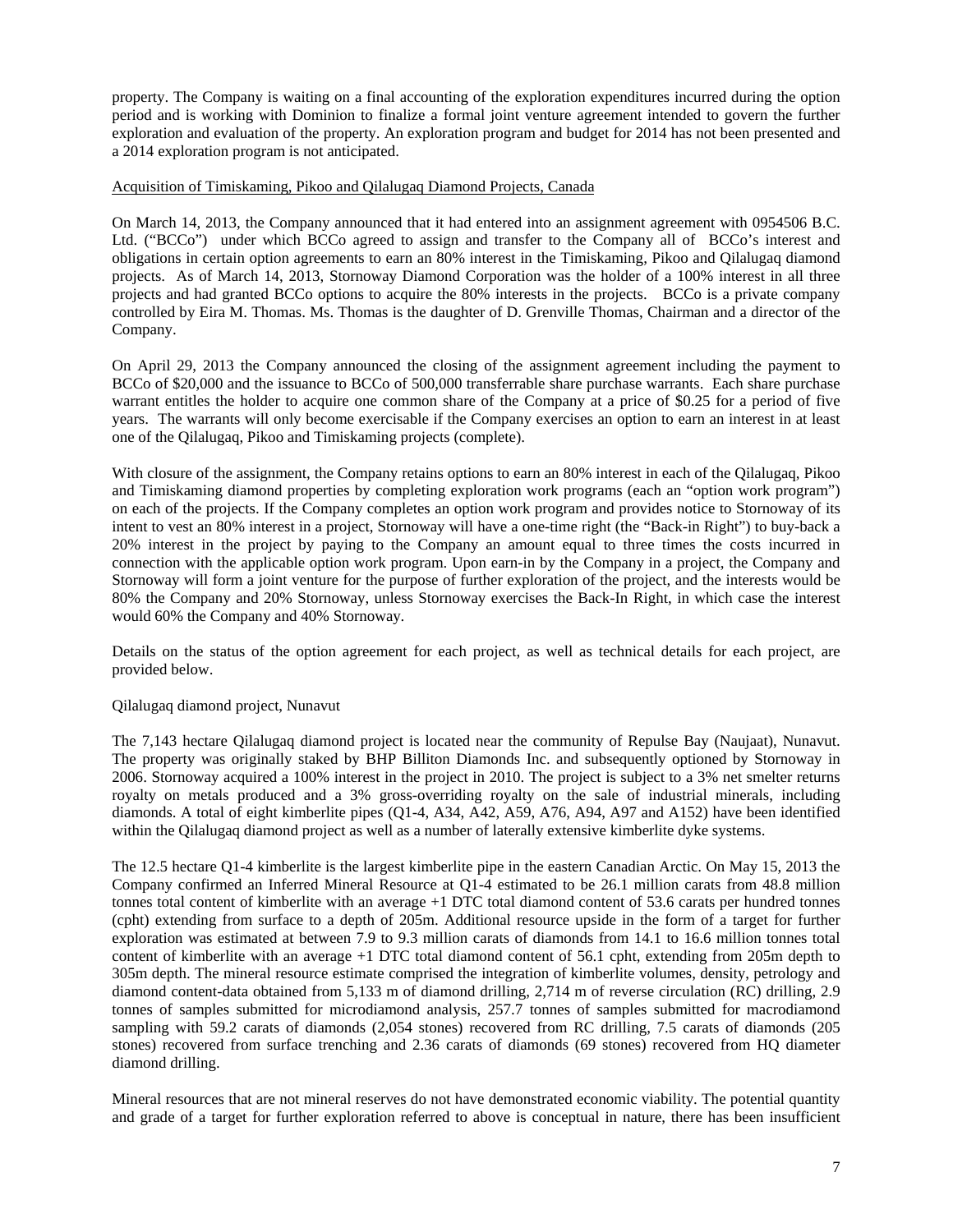exploration to define a mineral resource, and it is uncertain whether further exploration will result in the target being delineated as a mineral resource.

The Company has the option to earn an 80% interest in the Qilalugaq project by completing an option work program that includes the collection of a 1,000 tonne bulk sample from the Q1-4 kimberlite for the purpose of recovering a large enough parcel of diamonds (approximately 500 carats) to better determine diamond content, size distribution, diamond parcel value, and to establish whether or not coloured diamonds persist into the larger diamond sizes. The option work program must be completed within two years of receipt of the required land use permit and, in any event must be completed no later than January 2018.

Subsequent to the Year ended April 30, 2014, the Company commenced a 1,500 t bulk sampling program on the Q1-4 kimberlite. The sample is being collected by surface trenching of an area of Q1-4 where there is limited  $\ll 1$ m) overburden cover. In 2007, Stornoway collected (from hand dug pits) a 20.3 tonne sample from this same area and recovered 6.1 carats of diamonds for a sample grade of 30 cpht.

On August 5, 2014, the Company reported that sample collection was approximately 64% complete with approximately 960 t of kimberlite having been transported to the Company's sample laydown site in Repulse Bay. On August 18, the Company reported that the sample collection was 100% complete, with 1,688 megabags of kimberlite weighing in excess of 1,500t having been delivered to the laydown site. The sample is scheduled to be shipped south on the annual sealift arriving in Repulse Bay on or around August 25, 2014. The sample will be transported to a laboratory for processing and diamond recovery during the fall with a valuation of the resulting diamond parcel expected during calendar 2015.

Funds received from the October 2013 and February 2014 financings are being used to conduct the sampling program, including sample collection, shipping and processing, which has an estimated budget of \$3.7 million.

## Pikoo diamond project, Saskatchewan

The Pikoo diamond project consists of 33,374 hectares of mineral claims located approximately 140 km east of La Ronge, Saskatchewan. An all-season road to the community of Deschambault Lake comes to within 6 km of the project's southern boundary. The Pikoo claims were staked based on results of regional exploration programs intended to test the diamond potential of the Sask craton in north-central Saskatchewan. Surficial till sampling of the Pikoo Property identified two distinct kimberlite indicator mineral trains described as the North Pikoo and South Pikoo target areas.

During June and July 2013 the Company completed an initial ten hole (2,002 m) exploration drilling program at the Pikoo project, testing both the North and South Pikoo target areas. Hypabyssal kimberlite was intersected in nine of the ten drill holes, confirming the presence of a new kimberlite field in this region.

The most significant discovery of the program was in the South Pikoo area where target PK150 was tested by three drill holes. Drill hole DDH 13PK06  $(-59^0/194^0$  Az) drilled 28.89 m of kimberlite from 51.39 m down hole. Additional 0.51 m and 0.18 m kimberlite dykes were also encountered at 122.67 m and 123.60 m downhole, respectively. DDH 13PK08  $(-49^0/010^0)$  Az) tested PK150 approximately 35 m to the west of 13PK06, and drilled 22.12 m of kimberlite from 140.95 m down hole and 0.59 m of kimberlite from 167.26 m down hole. DDH 13PK09  $(-60^{\circ}/199^{\circ}$  Az) was collared approximately 70 m west of 13PK06 and drilled 20.12 m of kimberlite starting at 63.85 m down hole. The PK150 kimberlite is interpreted as a near vertical body comprised of dark grey hypabyssal kimberlite containing abundant olivine as well as common ilmenite and orange to purple garnets and less common chrome diopside. Internal country rock dilution is estimated as less than 5% and mantle nodules ranging up to 10 cm are common. A narrow (<1.0m) kimberlite dyke was intersected by drill hole DDH 13PK10 testing a separate target located 300 m east of PK150.

In the North Pikoo area, five drill holes tested a 1.1 km strike length of an east-west trending target located at the head of the North Pikoo kimberlite indicator mineral train. Four of the holes were drilled along a north-northeast azimuth with one hole drilled from the north side of the target in a south-southwesterly direction. The drill holes encountered between one and six individual kimberlite dykes ranging from 3 cm to 59 cm in width. The dykes are interpreted to be vertical to steeply south dipping.

In November, 2013 the Company announced microdiamond results for a 209.7 kg samples from the PK150 kimberlite. The sample returned a total of 745 diamonds larger than the 0.106 mm sieve size, including 23 diamonds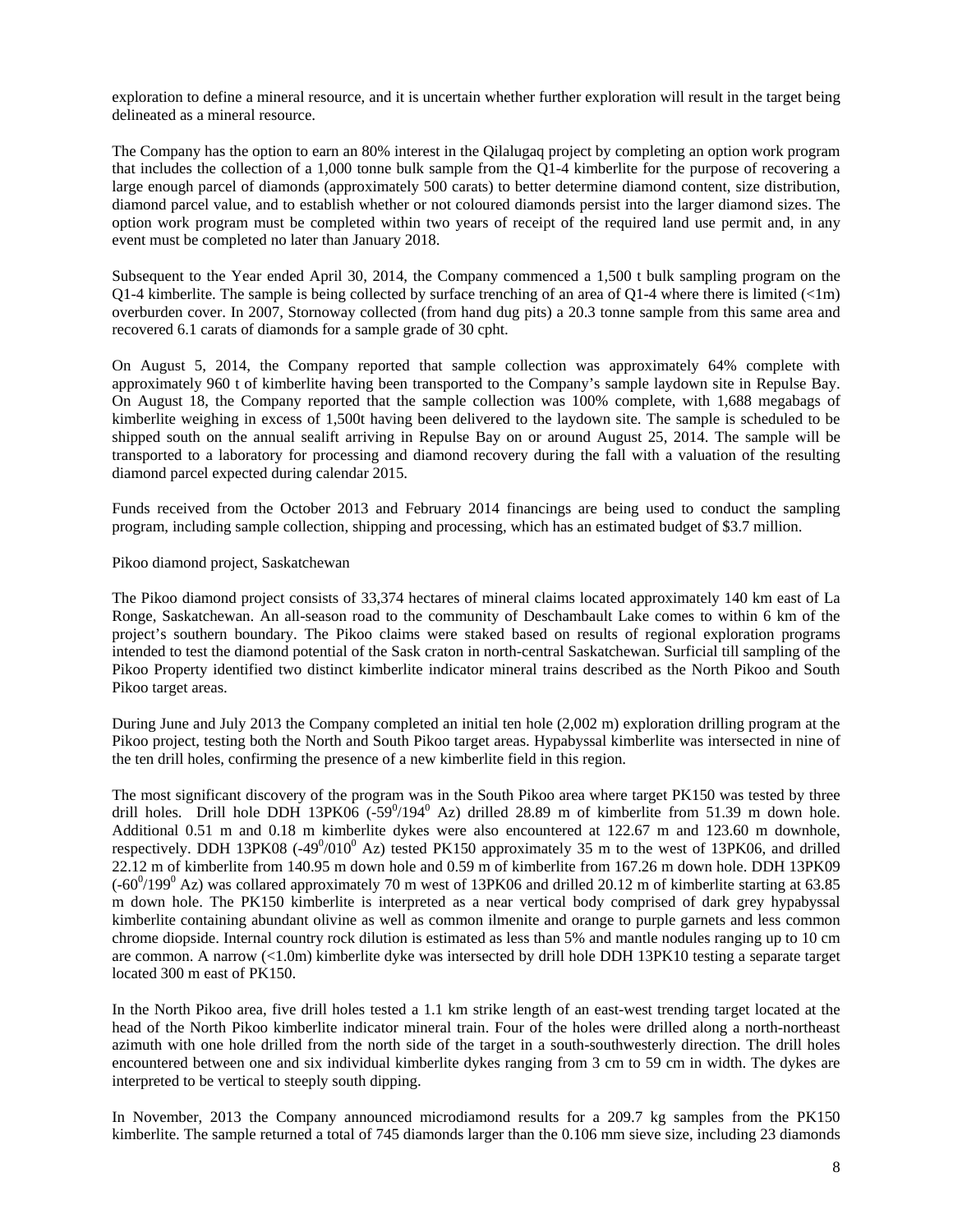larger than the 0.85 mm sieve size. The total weight of the +0.85 mm diamonds recovered from the sample was 0.2815 carats and over 95% of the diamonds are described as intact, white octahedrons and aggregates. A summary of the diamond results can be found in the following table:

|          | <b>Number of Diamonds per Sieve Size (mm Square Mesh Sieve)</b> |          |          |          |                               |          |          |         |         |               |            |
|----------|-----------------------------------------------------------------|----------|----------|----------|-------------------------------|----------|----------|---------|---------|---------------|------------|
| Sample   | $+0.106$                                                        |          |          |          | $+0.150$ +0.212 +0.300 +0.425 | $+0.600$ | $+0.850$ | $+1.18$ | $+1.70$ | Total         | Total      |
| Weight   | $-0.150$                                                        | $-0.212$ | $-0.300$ | $-0.425$ | $-0.600$                      | $-0.850$ | $-1.18$  | $-1.70$ | $-2.36$ | <b>Stones</b> | Carats     |
| $Drv$ Kg |                                                                 |          |          |          |                               |          |          |         |         |               | $+0.85$ mm |
| 209.7    | 392                                                             | 199      | 65       | 27       | 19                            | 20       | 21       |         |         | 745           | 0.2815     |

Management considers the recovery of such relatively high counts of +0.85 mm diamonds from the first kimberlite discovered at the Pikoo project to be an exceptional result and establishes Pikoo and the northern Sask Craton as a new diamond district in Canada.

The 2013 Pikoo drilling program and related diamond test work was funded by the Company and fulfilled the Company's obligations under a March 2013 option agreement to earn an 80% interest in the Pikoo project from Stornoway. As such, on November 18, 2013 the Company delivered to Stornoway official notice that it had vested at an 80% interest in the project, subject to a one time back-in right held by Stornoway. On January 17, 2014, Stornoway notified the Company that Stornoway had elected not to exercise its back-in right. As a result, ongoing exploration and evaluation of the project is subject to an 80%/20% (North Arrow/Stornoway) participating joint venture.

The Pikoo project area hosts additional kimberlite targets and numerous anomalous KIM samples that require further follow up work and target definition. In July 2014, the Company completed a till sampling program designed to identify and better define additional KIM trains within the project. A total of 441 till samples were collected over a 4 week program. All samples are currently being processed and evaluated and the results will be used to evaluate selected potential kimberlite targets and provide more detailed regional coverage of the eastern portion of the property where numerous positive till samples are located but sample density has been insufficient to define individual kimberlite indicator mineral trains. The estimated cost of the till sampling program is \$900,000, including sample processing costs and contingencies, of which the Company's portion is approximately \$720,000. Based on actual costs incurred during the field component of the sampling program, it is expected that the overall program costs will come in under budget. Follow up drilling is planned for the fall 2014 and/or winter 2015 however a budget for a drilling program has not been determined.

# Timiskaming diamond project, Ontario/Quebec

The Timiskaming diamond project consists of 3,865 hectares of non-contiguous mineral claims in the Cobalt-New Liskeard-Elk Lake-Notre Dame du Nord (Ville Marie) region of northeastern Ontario and northwestern Quebec. Between 1995 and 2012, Stornoway and its predecessor companies conducted comprehensive diamond exploration programs within the project area resulting in the discovery of nine kimberlites. Six of these kimberlites (95-1, 96-1, SC-118, KL-01, KL-22, and Baby) are subject to the option agreement with BCCo. Surficial sediment sampling and geophysical data from the Timiskaming diamond project suggest additional undiscovered kimberlites may be located within the project area.

During the Year ended April 30, 2014 the Company exercised its option to earn an 80% interest in the Timiskaming diamond project by completing an option work program that includes testing three separate geophysical targets, each with at least one diamond drill hole. On May 14, 2013 the Company announced the completion of a five hole (547 m) drilling program testing four targets located up ice from unsourced kimberlite indicator mineral trains. Kimberlite was not intersected in any of the drill holes. Completion of the May 2013 drilling program fulfilled the requirements of the option work program under the option agreement with Stornoway and the Company delivered to Stornoway a notice of its intent to vest at an 80% interest in the project, subject to a one time back in right held by Stornoway. On August 6, 2013 Stornoway notified the Company that it will not exercise its back-in right and, as a result, ongoing exploration of the Timiskaming project will be conducted under an 80/20 (North Arrow/Stornoway) joint venture.

Subsequent to the Year ended April 30, 2014 the Company announced a program to evaluate four of the seven kimberlites that form part of the Timiskaming Project. The program will use approximately 3,300 kg of archived drill core from the 95-1, 96-1, Baby and SC-118 kimberlites to complete a comprehensive evaluation of the mineral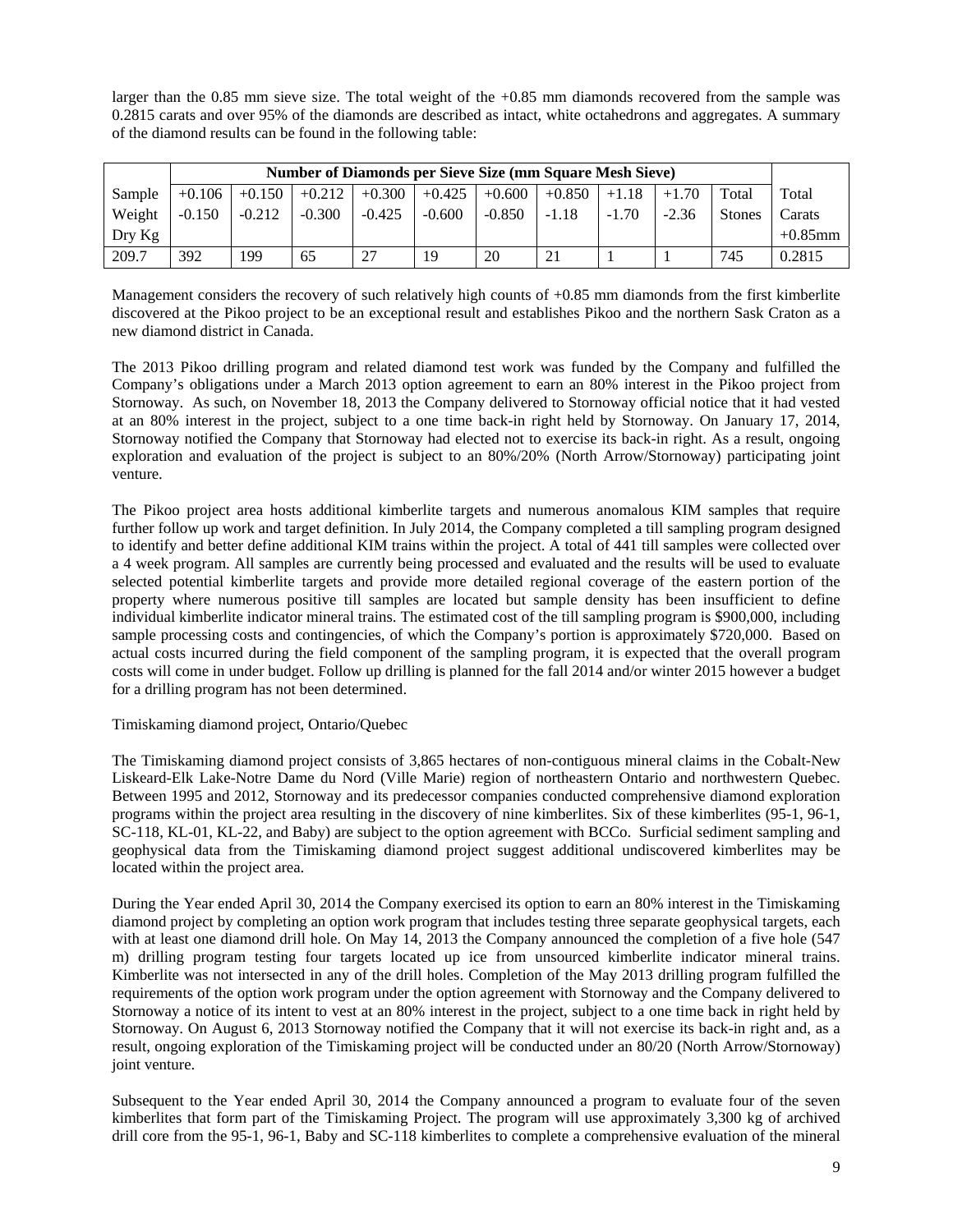chemistry of each kimberlite, and to evaluate their potential to host a coarse diamond population. The diamond evaluation will consist of processing a series of micro-DMS samples for the recovery of +0.3 mm diamonds. Due to small sample sizes, this work will not be definitive, however the recovery of even a single +0.3 mm diamond from any of the bodies would have positive implications for the project and could result in the need for new drilling to delineate and better assess the kimberlite. The mineral chemistry work will complement the extensive project database and allow for interpretation of locally anomalous till sample results in the vicinity of the kimberlites and evaluation of untested drill targets in these areas. This evaluation work is presently ongoing at an estimated cost of \$73,000 (The Company's share approximately \$60,000). The purpose of the program will be to determine if these kimberlites require additional drilling and to evaluate the mineral chemistry of the kimberlite in comparison to mineral chemistry in the project's regional till sampling database.

#### Redemption Diamond Project, Northwest Territories

On July 4, 2013 the Company announced it had entered into an agreement with Arctic Star Exploration Corp. under which Arctic Star has granted the Company an option to earn a 55% interest in the Redemption diamond project in the Lac de Gras region of the Northwest Territories.

The Redemption project is located within the Lac de Gras diamond district, approximately 32 km southwest of, and 47 km to the west of the Ekati and Diavik diamond mines, respectively. The project benefits from an extensive database of previous exploration work by Arctic Star and others, including airborne and ground geophysical surveys, till geochemical sampling and a limited amount of drilling. Importantly, the project covers the interpreted up ice termination of the South Coppermine kimberlite indicator mineral train. The South Coppermine KIM train was extensively explored by Arctic Star between 2004 and 2010 and is defined by a full suite of kimberlite indicator minerals including pyrope garnets, high-magnesium ilmenites, chrome diopsides, chromite and eclogitic garnets. These indicator minerals exhibit compositions that are typical of minerals found within diamond bearing kimberlites. A number of the indicator minerals have been described as having angular shapes, soft alteration coats and in some cases are attached to kimberlite; textural characteristics that are interpreted to indicate the minerals have not travelled far from their bedrock source.

During the summer and fall of 2013 the Company completed an exploration program consisting of a helicopterborne gravity survey of the property as well as follow up bathymetry surveys and till sampling. The gravity survey was conducted by Fugro Airborne Surveys using their proprietary Falcon airborne gravity gradiometer (AGG) system. AGG has proven to be an effective tool for locating kimberlites in the Lac de Gras region, and will complement the existing airborne electromagnetic and magnetic geophysical survey information within the project database. Follow up lake bathymetry surveys were completed over a number of lakes within the gravity survey area and 350 till samples were also collected. Data from the bathymetry survey helped aid the interpretation of the airborne gravity gradiometry data, which was evaluated, along with results from the till sampling program and other existing datasets, to identify and prioritize potential kimberlite targets for follow up ground geophysics and drilling.

In April 2014 the Company conducted a ground geophysical program designed to confirm and better define high priority targets identified from the 2013 exploration programs. Surveys were completed over a total of twenty-one grids, covering approximately 40 individual targets. An emphasis was placed on surveying targets that are well located with respect to the up ice termination of the South Coppermine KIM train.

On July 15, 2014 the Company announced that mobilization was underway for a 1,000 m drilling program, intended to test six to eight priority drill targets located in the central part of the property. The targets were identified based on results of a detailed data compilation and new airborne and ground geophysical surveys. The drill targets include various combinations of gravity, magnetic and electromagnetic geophysical responses that have been further prioritized based on their location with respect to the termination of the South Coppermine KIM train. On August 18, 2014 the Company announced that the drilling program tested seven targets with approximately 800 m of drilling. None of the drill holes definitively encountered a bedrock kimberlite source for the South Coppermine KIM train. Drill hole 14-RED23-08 (Az. 180 degrees; dip -60 degrees) tested a linear gravity low and encountered predominantly fresh to weakly altered granite that included a moderately to strongly fractured fault zone from 89.9 m to 99.7 m downhole. This fault zone contained intervals of dull green clay gouge which have been collected for kimberlite indicator mineral analyses. The final cost of the drill program is expected to be less than the originally estimated budget of \$900,000.

Under the terms of the July 2013 option agreement with Arctic Star, the Company can earn a 55% interest in the Redemption project by incurring \$5 million in exploration expenditures prior to July 1, 2017, including a firm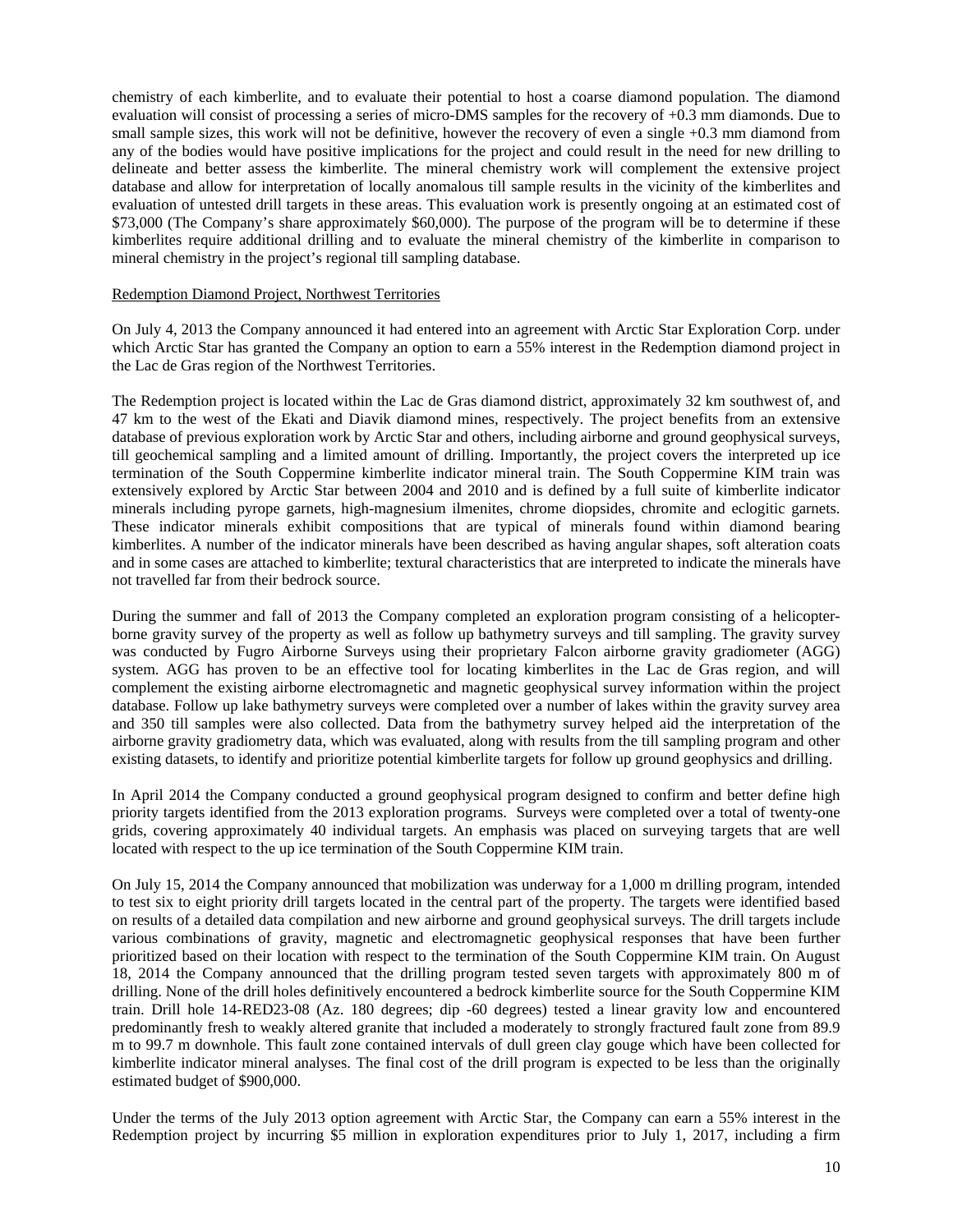commitment to spend \$1,000,000 prior to July 1, 2014 (completed). The cost of the current airborne gravity survey will be included in the first year expenditures.

## Mel Diamond Project - Nunavut

During the Year ended April 30, 2014 the Company announced it had acquired a 100% interest in the Mel diamond project, Nunavut. The project was acquired to cover unexplained kimberlite indicator mineral trains identified from public datasets and consists of approximately 183,000 acres on the Melville peninsula, approximately 140 km south of the community of Hall Beach and 210 km northeast of the community of Repulse Bay which is also the location of the Company's Qilalugaq diamond project. The property is located within 10 km of tidewater and hosts two unsourced KIM trains defined from over 500 till samples recorded in public assessment files. The mineral trains are composed of pyrope and eclogitic garnets, as well as ilmenite. A review of the mineral chemistry associated with the KIM trains indicates the compositions of the KIMs are consistent with derivation from a mantle-derived kimberlitic source.

An airborne magnetic survey was completed during July 2013 and 13 till samples were collected during a one day site visit in September 2013.

Additional till sampling was completed on the southwestern portion of the property during July 2014. Twenty till samples were collected during a single day of sampling completed in conjunction with the bulk sampling program at the Company's Qilalugaq diamond project. The estimated cost to collect and process these samples is \$30,000. Additional sampling may occur in late August or September, 2014 pending logistical and weather considerations.

Acquisition of the Mel project was subject to a purchase and sale agreements with Anglo Celtic Exploration Ltd., a private company controlled by D. Grenville Thomas, a director of the Company. Under the terms of the agreement, the Company acquired a 100% interest in the property in consideration of a 1% gross overriding royalty. The Company will retain the right to buy back half of the royalty (0.5%) for \$1 million at any time. The Company also issued to Anglo Celtic a 250,000 transferrable share purchase warrants. Each warrant will entitle Anglo Celtic to acquire one common share of the Company at a price of 65 cents for a period of five years from the closing date of the purchase and sale. Any shares issued as a result of the exercise of the warrants will be subject to a hold period of four months from the date of closing the purchase and sale. On August 19, 2013 the Company announced it had received all required regulatory approvals and closed the acquisition of the Mel project.

# Luxx Diamond Project - Nunavut

During the Year ended April 30, 2014 the Company announced it had acquired a 100% interest in the Luxx diamond project, Nunavut. The project was acquired to cover unexplained kimberlite indicator mineral trains identified from public datasets and consists of approximately 100,000 acres on the tidewater of Chesterfield Inlet, approximately 60 km from the community of Chesterfield Inlet and 100 km north of the community of Rankin Inlet. The project includes at least one, and possibly three KIM trains defined from over 350 till samples in public assessment records. The trains are located within 20 km of the Churchill kimberlite cluster, and include samples containing in excess of 30 garnets and 200 ilmenites at the head of the train that is well cut-off by a series of barren till samples.

An airborne magnetic survey was completed during July 2013 and 64 till samples were collected during a brief, 4 day field program completed in September 2013. Results from the 2013 till samples have confirmed the presence and location of the primary KIM trains with in excess of 200 pyrope garnets returned from two samples located immediately down ice from a prominent, lake based geophysical target. Follow up exploration is planned for the 2014 field season, including additional ground truthing and till sampling, and acquiring permits required for a potential drill program during the spring of 2015. The 2014 exploration program has not yet been conducted and, pending logistical considerations and weather conditions, will occur in late August or September. The estimated cost of the 2014 proposed program is approximately \$200,000.

Acquisition of the Luxx project was subject to a purchase and sale agreements with Anglo Celtic Exploration Ltd., a private company controlled by D. Grenville Thomas, a director of the Company. Under the terms of the agreement, the Company acquired a 100% interest in the property in consideration of a 1% gross overriding royalty. The Company will retain the right to buy back half of the royalty (0.5%) for \$1 million at any time. The Company also issued to Anglo Celtic a 250,000 transferrable share purchase warrants. Each warrant will entitle Anglo Celtic to acquire one common share of the Company at a price of 65 cents for a period of five years from the closing date of the purchase and sale. Any shares issued as a result of the exercise of the warrants will be subject to a hold period of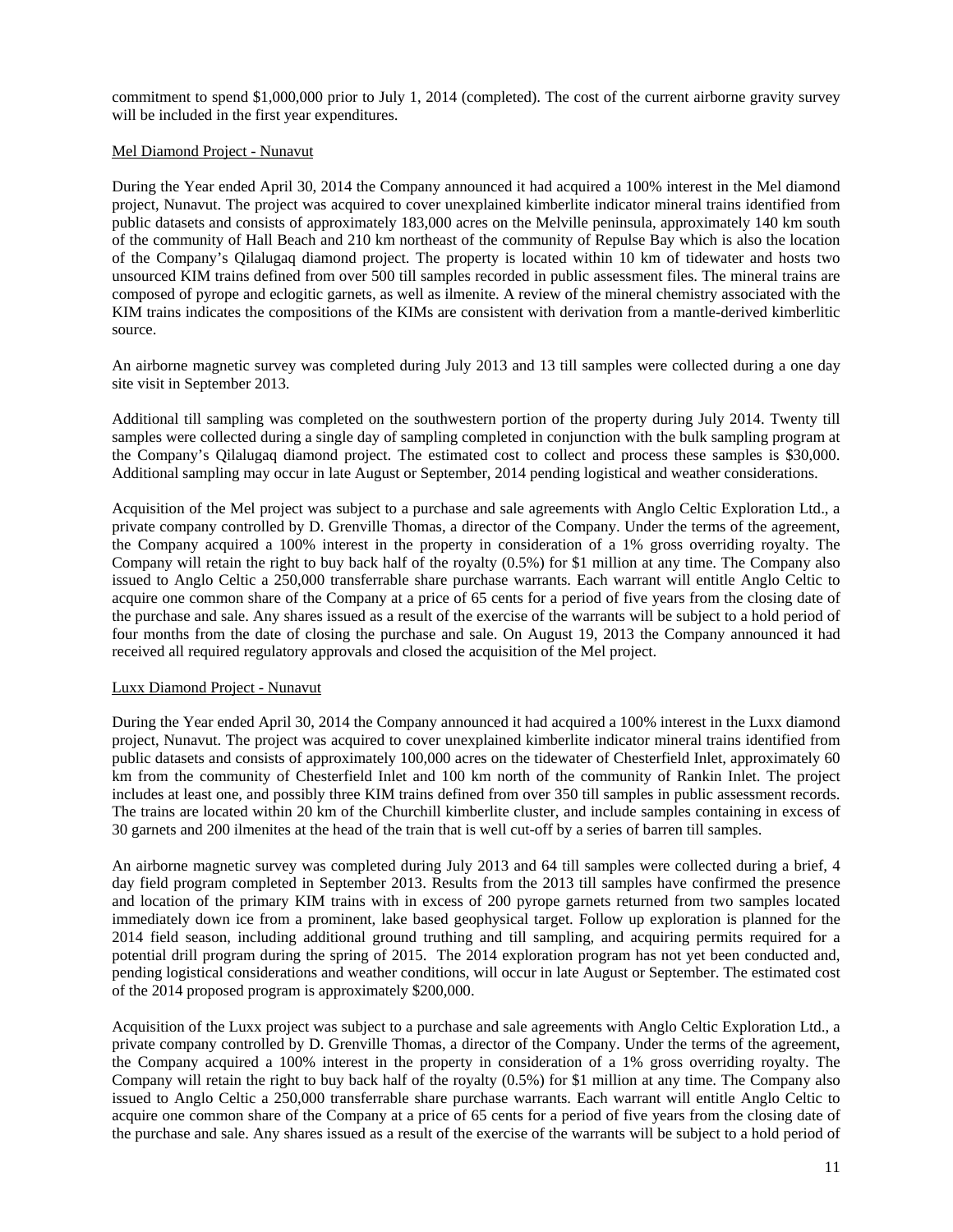four months from the date of closing the purchase and sale. On August 19, 2013 the Company announced it had received all required regulatory approvals and closed the acquisition of the Luxx project.

## **Gold and Base Metal Projects**

The Company maintains an interest in a number of gold, base metal and lithium projects in northern Canada, particularly Nunavut. The Company continues to pursue opportunities to see these properties further evaluated, however has no plans to fund or conduct exploration of these properties on its own. As such, as at April 30, 2014 the Company has written down previous exploration expenditures totaling \$128,301 on the properties. Details on specific properties are provided below.

## Contwoyto Gold Project – Nunavut

The Contwoyto project consists of six blocks (13,000 acres) of mining leases and mineral claims located close to and adjoining Elgin Mining Inc.'s Lupin gold mine property, which is presently being explored by Elgin with the potential for restart of mining operations. The Company's Contwoyto project claims contain known gold occurrences that have been subjected to various levels of mineral exploration up to and including diamond drilling. The Company's mining leases 3362 and 3407 contain the Dune and Pan gold prospects, respectively. Management believes that there is the potential to outline additional mineralization at Pan and Dune, as well as elsewhere within the Contwoyto claims and leases.

In June 2012, the Company entered into an agreement with Lupin Mines Incorporated, a wholly owned subsidiary of Elgin. Under the terms of the agreement Elgin could earn a 60% interest in the Company's Contwoyto gold project by spending \$6 million over a period of six years. In July 2013, the Company and Elgin signed an amending agreement extending the deadline for certain exploration expenditure thresholds by a period of twelve months, thereby extending the term of the option from six to seven years. On December 16, 2013, the Company was notified by Elgin that Elgin was terminating its option to earn a 60% interest in the Contwoyto gold project.

## Hope Bay ORO Gold Project – Nunavut

The Company's 100% owned ORO gold property is located in the Hope Bay Volcanic Belt (HBVB) in Nunavut and is the only strategically located land holding in the HBVB that is not held by TMAC Resources Ltd. The Company's Hope Bay ORO Project is under option to Sennen Potash Corp. (formerly Sennen Resources Ltd.) ("Sennen"), and Sennen may earn up to a 60% interest in the project by making an initial cash payment of \$50,000 (received) and spending \$5 million over a five year period. A minimum expenditure of \$500,000 is required in the first year (complete).

In February 2013, and again in May 2014, the Company and Sennen amended the terms of their January 28, 2011 option agreement. The effect of the amendments is to extend the deadline for certain exploration expenditure thresholds by a period of twenty four months, thereby extending the term of the option from five to seven years.

The ORO leases cover an area of 40 sq. km that adjoins TMAC's property, with the Doris gold deposit located only 3.25 km to the south of the property boundary. The Doris deposit occurs along a well-defined stratigraphic volcanic contact, which extends northward onto the Company's property. The ORO leases host numerous gold showings and potentially gold bearing structures including the Elu shear zone and Wombat zone.

## Seagull Tin Project – Yukon

In May 2011, the Company entered into an option agreement with Panarc Resources Ltd. ("Panarc") for the Seagull Tin project located approximately 156 km west of Watson Lake, Yukon. The project includes seventy-six claims totaling 3,925 acres staked by Panarc to cover historic tin showings. Under the terms of the option agreement, the Company made an initial cash payment of \$15,000 to Panarc and issued 100,000 common shares valued at \$18,000. In addition, the Company must incur aggregate exploration expenditures of \$300,000 within a three-year period. Panarc will retain a royalty equal to 2.0% of net smelter returns, of which the Company may purchase one percentage point (1.0%) for \$1,000,000 such that the royalty would be reduced to 1.0%. At the time the option agreement was executed, Panarc and the Company were related by virtue of a common director.

In January 2013, the Company notified Panarc of its intent to terminate the option and property claims were returned to Panarc. As at the year ended April 30, 2013, the Company wrote off \$75,524 in costs related to the property.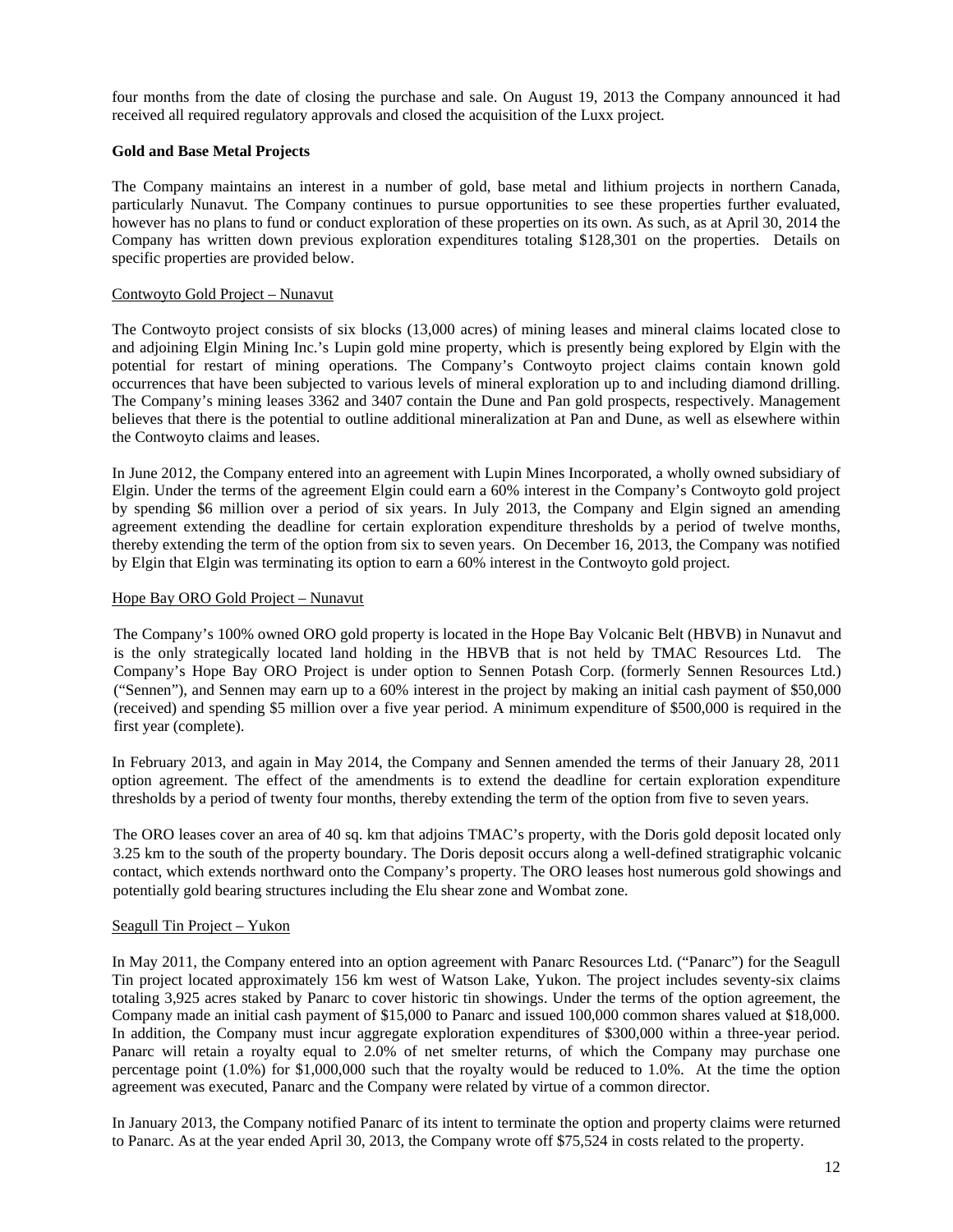#### Anialik Project – Nunavut

The Company has maintained an interest in a 762 acre portion of Inuit Owned Land parcel CO-30 under option from Nunavut Tunngavik Incorporated ("NTI") and forms part of the Anialik project. During the year ended April 30, 2014 the Company relinquished all interest in the Anialik project and as such wrote of exploration expenditures totaling \$32,043 as of April 30, 2013.

# Hay Duck Project – Northwest Territories

Subject to a May 2008 agreement with Strongbow as well as third party agreement dated May 2007 and as amended in April 2009 and January 2010, The Company has maintained an option to earn a 100% interest in the Hay Duck property located near Yellowknife, Northwest Territories. During the Year ended April 30, 2014 the Company notified the third party property owner of its intent to relinquish its option to earn an interest in the property and a termination agreement was signed. The Company has written off exploration expenses of \$24,436 as at April 30, 2013.

## **Other Exploration Properties**

The Company maintains an interest in a number of additional, non-material exploration properties. The Company continues to review the available exploration data associated with these properties in an effort to evaluate ways to further advance these properties.

# **FINANCIAL CONDITION, LIQUIDITY, CAPITAL RESOURCES, OPERATIONS AND FINANCIAL RESULTS**

|                                                     |                             | April 30, 2014                         | April 30, 2013                         |            | April 30, 2012                         |
|-----------------------------------------------------|-----------------------------|----------------------------------------|----------------------------------------|------------|----------------------------------------|
| Current assets<br>Non-current assets<br>Liabilities |                             | \$9,467,652<br>4,445,606<br>(381, 512) | \$2,919,741<br>1,069,380<br>(334, 810) |            | \$<br>93,331<br>798,243<br>(1,124,949) |
| Shareholders' equity (deficiency)                   | \$13,531,746<br>\$3,654,311 |                                        |                                        | (233, 375) |                                        |
| <b>Selected annual information</b>                  |                             |                                        |                                        |            |                                        |
| Net Sales and total revenue                         | \$                          | April 30, 2014                         | \$<br>April 30, 2013                   | S          | April 30, 2012                         |
| Net Income/ (loss) for the year                     | \$                          | (1,573,703)                            | \$<br>106,050                          | \$         | (2,083,787)                            |
| Net income(loss) per share                          | \$                          | (0.04)                                 | \$<br>0.02                             | \$         | $*(0.40)$                              |
| Total assets                                        | \$                          | 13,913,258                             | \$<br>3,989,121                        | \$         | 891,574                                |
| Total long-term liabilities                         | \$                          |                                        | \$                                     | \$         | 948,205                                |
| Dividends declared                                  | \$                          |                                        | \$                                     | \$         |                                        |

# **Overall performance**

\*Per share amounts has been restated to reflect a 1 new share for 10 old shares consolidation of share capital.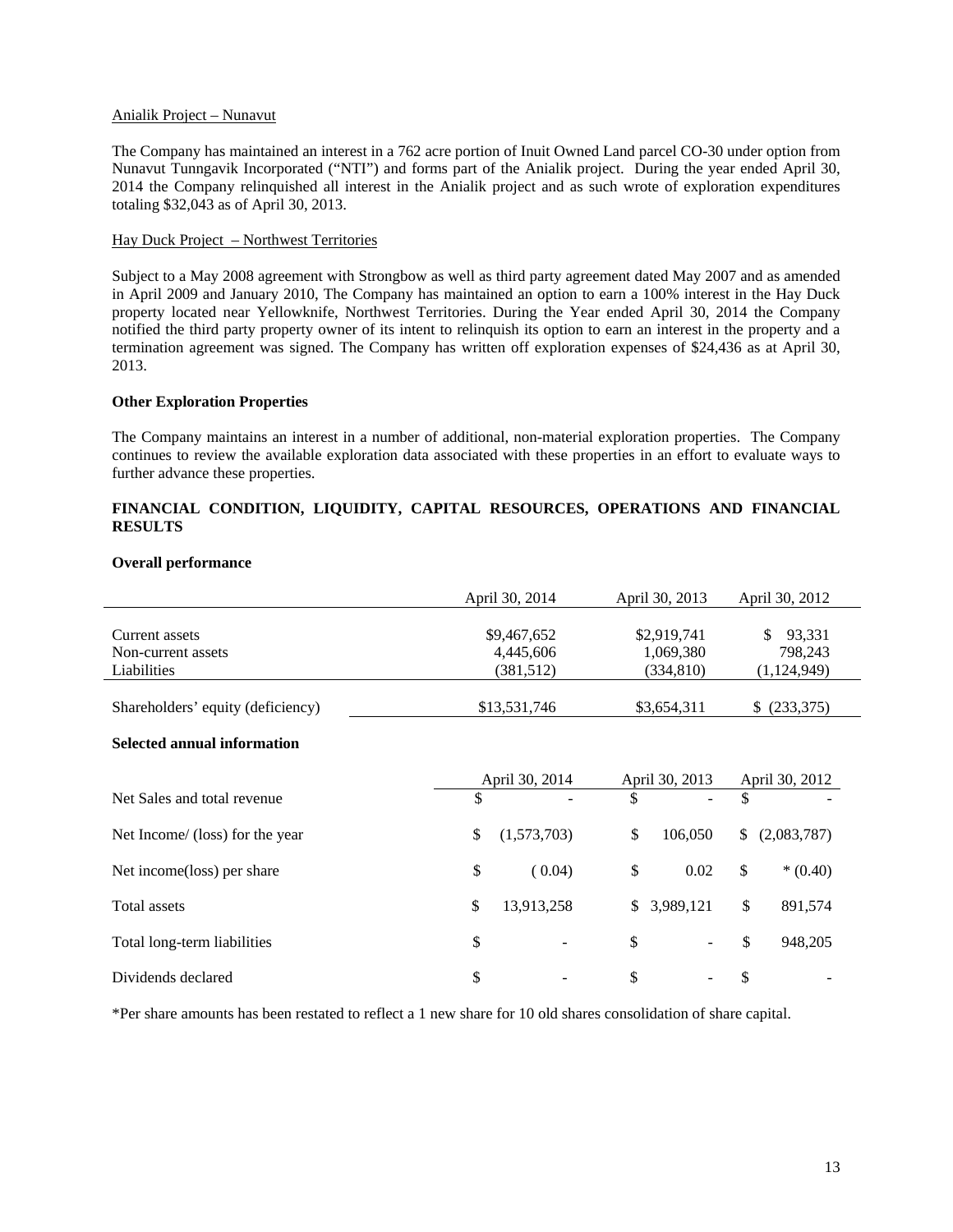## **Financing/Use of Proceeds**

On October 29, 2013, the Company completed a non-brokered private placement of 13,625,000 common shares at a price of \$0.40 per share for total gross proceeds of \$5,450,000. As part of this private placement the Company paid finders' fees and costs totalling \$81,400.

On February 25, 2014, the Company completed a private placement of 7,700,000 common shares at a price of \$0.65 per share for total gross proceeds of \$5,005,000. As part of this private placement the Company paid finders' fees and costs totalling \$ 325,875.

# **Results of Operations**

During the year ended April 30, 2014 (the "current year"), the Company recorded a net loss of \$1,573,703 or \$0.04 per share. This is compared with a net income of \$106,050 or \$0.02 per share for the year ended April 30, 2013 (the "comparative year"). The largest component of the loss for current year is a \$831,809 (2013 - \$25,489) share based compensation charge. Share-based compensation charges are non-cash expenditures calculated to charge earnings for options granted and vested during the year.

Expenses for the current year were \$1,503,295 (2013 - \$260,826) an increase of \$1,242,469 from the comparative year. During fiscal 2013, the Company was largely involved in cutting costs, raising funds and restructuring activities. Accordingly, as a result of the reorganization activities, the Company realized gains of \$569,501 on debt settlements which resulted in a net income of \$106,050 for the year.

During late fiscal 2013 and fiscal 2014, the Company acquired several diamond projects and raised funds for work on these projects. As a result of the acquisitions and reorganization the Company's administrative and operational costs increased. During the year ended April 30, 2014, significant expenses were: share-based compensation charges \$831,809 (2013 - \$25,489), salaries and benefits \$247,983 (2013 - \$51,342), property investigation costs \$29,712 (2013 - \$3,053), professional fees \$68,948 (2013 - \$49,570) and consulting fees \$90,420 (2013 - \$53,335). These increases were a result of the operational requirements needed to maintain the Company's public listing, raise funds and administer the newly acquired projects.

In addition to the expenses for the year, the Company incurred non-cash accretion costs related to the convertible note of \$nil (2013 - \$35,737) and a write-off of \$128,301 (2013 - \$132,003) of exploration and evaluation costs related to its' mineral interests.

#### **Summary of quarterly results**

The following table sets out selected unaudited quarterly financial information of North Arrow and is derived from the Company's unaudited quarterly consolidated financial statements prepared by management. The Company's interim consolidated financial statements are prepared in accordance with IFRS and are expressed in Canadian dollars.

|                       |    |                 | <b>Basic Earnings</b> |                          |    |                          |                     |
|-----------------------|----|-----------------|-----------------------|--------------------------|----|--------------------------|---------------------|
|                       |    |                 |                       | Income or (Loss)         |    | (Loss) per share         |                     |
|                       |    |                 |                       | from Continued           |    | from Continued           |                     |
|                       |    |                 |                       | <b>Operation and Net</b> |    | <b>Operation and Net</b> | Earnings (Loss) per |
| <b>Quarter Ending</b> |    | Interest Income |                       | Income (Loss)            |    | Income (Loss)            | share               |
| April 30, 2014        | \$ | 33,220          | \$                    | (543, 975)               | \$ | (0.02)                   | \$<br>(0.02)        |
| January 31, 2014      | S  | 12,919          | \$                    | (432, 154)               | \$ | (0.01)                   | \$<br>(0.01)        |
| October 31, 2013      | \$ | 4,430           | \$                    | (262, 264)               | S  | (0.01)                   | \$<br>(0.01)        |
| July 31, 2013         | S  | 7,324           |                       | \$ (335,310)             | \$ | (0.01)                   | \$<br>(0.02)        |
| April 30, 2013        | \$ | -               | \$                    | (162, 269)               | \$ | (0.02)                   | \$<br>(0.02)        |
| January 31, 2013*     |    | 100             | \$                    | 454,227                  | \$ | 0.10                     | \$<br>0.10          |
| October 31, 2012*     | \$ | -               | S                     | (84,006)                 | \$ | 0.00                     | \$<br>0.00          |
| July 31, 2012*        |    | 301             |                       | (101,902)                | \$ | 0.00                     | \$<br>0.00          |

\*Per share amounts have been restated to reflect a 1 new share for 10 old shares consolidation of share capital.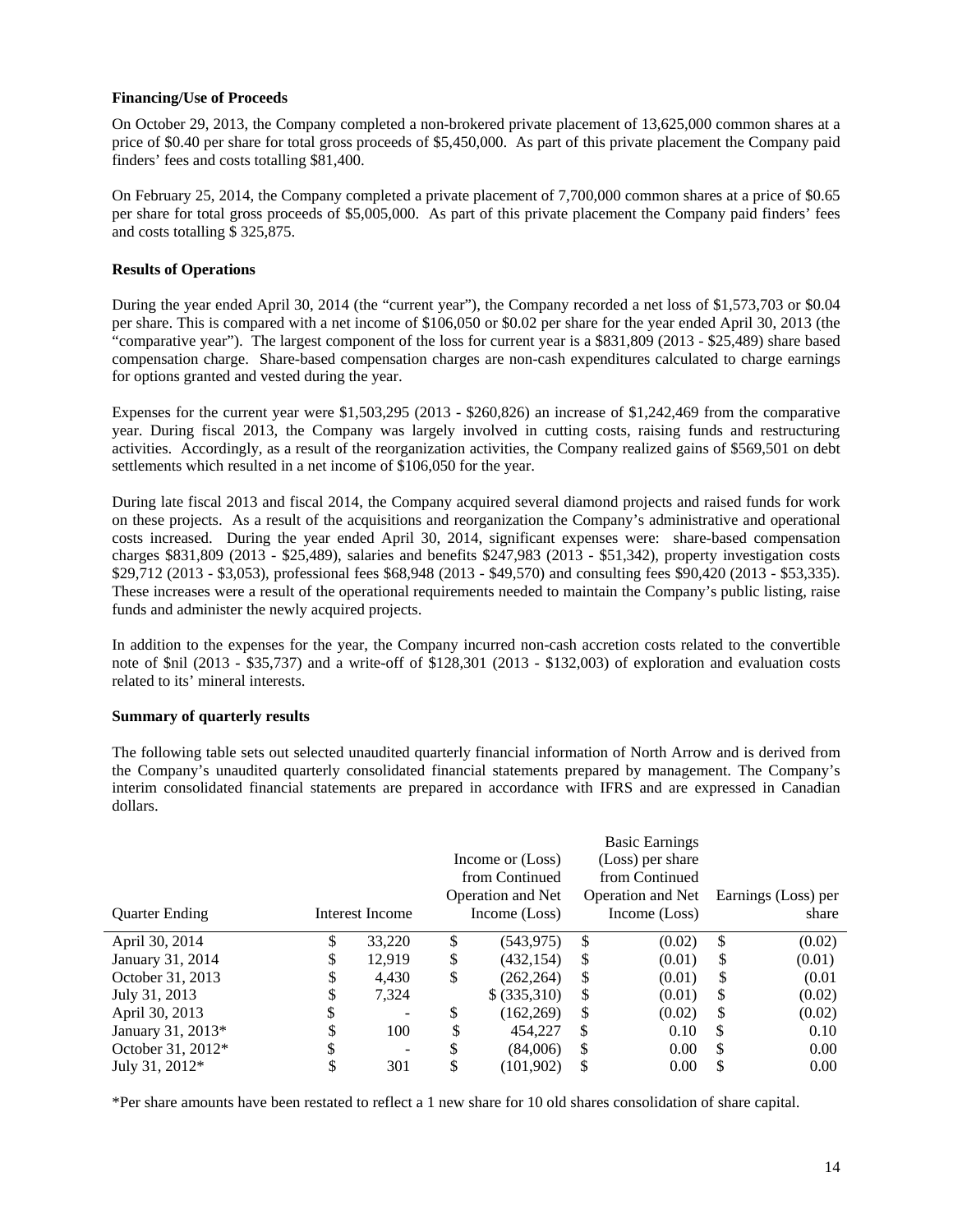The loss for the fourth quarter of fiscal 2014 reflects a non-cash \$215,665 (comparative quarter - \$1,246) sharebased compensation charge for options granted to directors, officers, employees and consultants, a \$128,301 (comparative quarter - \$56,479) write-down of exploration and evaluation assets and the ongoing administration costs of the Company.

The loss for the third quarter of fiscal 2014 reflects a non-cash \$240,581 (comparative quarter - \$3,717) share-based payment charge for options granted to directors, officers, employees and consultants. In addition, the increased expenses for the quarter reflect the Company's increased administrative and organizational activities.

The loss for the second quarter of fiscal 2014 reflects a non-cash \$153,422 (comparative quarter - \$8,063) sharebased compensation charge for options granted to directors, officers, employees and consultants. In addition, the increased expenses for the quarter reflect the Company's increased activity levels as it has expanded its exploration and financing activities.

The loss for the first quarter of fiscal 2014 reflects a non-cash \$222,141 (comparative quarter- \$12,463) share-based compensation charge for options granted to directors, officers, employees and consultants, resulting in an increased loss for the quarter.

The loss for the fourth quarter of fiscal 2013 reflects the ongoing administration costs of the Company as it restructured its share capital, raised funds, completed acquisitions and undertook work on its exploration properties.

The profit of the third quarter of fiscal 2013 reflects the results of the Company's restructuring activities, including a \$478,251 gain realized on settlement of debt for shares and a \$91,250 gain realized on indebtedness forgiven by certain creditors.

The first and second quarter of fiscal 2013 reflect the Company's reductions in costs as it sought new projects and financings.

## **Fourth Quarter**

The Company's quarterly results can be affected by many factors such as seasonal fluctuations, variations in capital markets, the write-off of capitalized amounts, stock-based compensation costs, tax recoveries and legal matters.

During the three months ended April 30, 2014 the Company incurred a loss of \$543,975 compared to a loss of \$162,269 for the comparative period of 2013. During the fourth quarter of 2014 the Company wrote-off \$128,301 (2013 - \$56,479) of exploration and evaluation assets and had expenses of \$448,894 (2013 - \$105,790). In addition, the Company completed exploration and evaluation acquisitions and raised gross proceeds of \$5,005,000. As a result of the financing and acquisitions current assets increased to \$9,467,652 from \$5,593,159 and exploration and evaluation assets increased to \$4,350,909 from \$3,816,798.

#### **Liquidity**

At April 30, 2014 the Company had working capital of \$9,086,140 compared to a working capital of \$2,584,931 at April 30, 2013. During the current year the Company's cash position increased \$6,503,214 (2013 - \$2,846,437) as a result of raising \$10,051,775 (2013 - \$2,983,620) through financing activities offset by funding its operating and investing activities.

#### **Operating activities**

During the year the Company's operating activities used \$768,733 (2013 - \$107,178) of cash. The use of cash in operating activities in 2014 reflects the Company's loss of \$1,573,703 (2013 - net income of \$106,050) adjusted for non-cash expenditures and gains. The adding back of these non-cash expenditures such as share-based compensation \$831,809 (2013 - \$25,489), write-offs \$128,301 (2013 - \$132,003), accretion \$nil (2013 - \$35,737), and deduction of non-cash gains of \$nil (2013 - \$478,251) on the settlement of the convertible note by the issuance of shares and \$nil (2013 - \$91,250) on the forgiveness of accounts payable and the use of cash for other non-cash items totaling \$156,996 (2013 - source of \$127,460) related to changes in items such as accounts receivable and payable.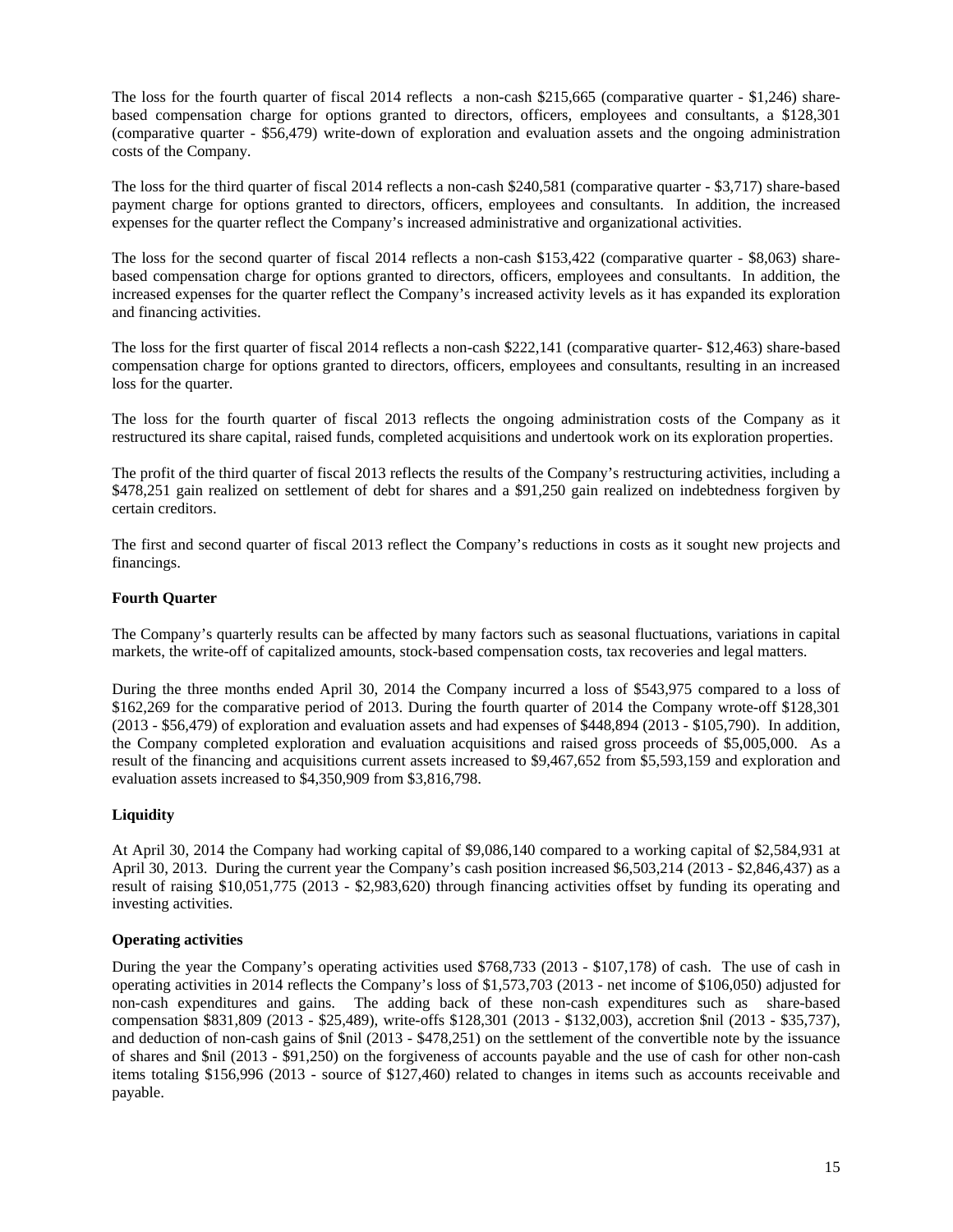## **Investing activities**

The Company's primary investing activity is the acquisition of exploration and evaluation assets. During the year, the Company used cash of \$2,779,828 (2013 - \$30,005) to investigate acquisitions and evaluate its exploration and evaluation assets and purchase equipment.

## **Financing activities**

During the year, financing activities provided cash of \$10,051,775 (2013 - \$2,983,620) from share issuances by way of private placements.

## **Capital Resources**

The Company's financial condition and future prospects are significantly affected by overall economic conditions. The Company has no source of operating revenue and relies on equity financings, joint ventures and warrant and stock option exercises to further exploration on its properties.

The Company's long-term financial success is dependent on management's ability to discover and develop economically viable mineral deposits. Actual funding requirements may vary from those planned due to a number of factors, including the progress of exploration activity and the Company's ability to raise additional funds on favourable terms. Management recognizes there will be risks involved that may be beyond their control. The Company intends to continue to use various strategies to minimize its dependence on equity capital, including the securing of joint venture partners where appropriate.

The Company's ability to generate cash is very much affected by the current market conditions, its share price and third party interest in its assets. In the current equity market, funds for companies at an early/grass-roots stage of exploration are limited and dilution to existing shareholders from an equity financing increases as the share price decreases. The Company has no credit facilities that could be used for ongoing operations because it has no operating cash flow.

In order to finance the Company's exploration programs and to cover administrative and overhead expenses, the Company raises money through equity sales, from the exercise of convertible securities and, in the past, from the sale of investments. Although the Company has had past success in obtaining financing, there can be no such assurance that it will be able to obtain adequate financing in the future or that the terms of any financing will be favourable. Many factors influence the Company's ability to raise funds, including the state of the resource market and commodities prices and, the climate for mineral exploration.

The Company's management actively manages its landholdings in an effort to keep those landholdings with the greatest exploration potential in good standing for as long as possible. The Company's management regularly reviews its cash position against future plans and makes decisions regarding these plans accordingly.

The Company may have to raise additional funds to further exploration efforts at its various exploration properties and to maintain its listing on the TSXV. The Company is seeking to minimize variable expenses to the extent possible and to seek joint venture partners to continue to further exploration of its mineral properties.

#### **Risks and Uncertainties**

## Industry

An investment in natural resource companies involves a significant degree of risk. The degree of risk increases substantially where the Company's properties are in the exploration as opposed to the development stage. Investment in the securities of the Company should be considered as highly speculative due to the nature of the Company's business. The following additional risk factors should be given special consideration.

#### Exploration, Development and Mining Risks

Exploring and developing mineral resource projects bears a high potential for all manner of risks. Additionally, few exploration projects successfully achieve development due to factors that cannot be predicted or foreseen. Moreover, even one such factor may result in the economic viability of a project being detrimentally impacted such that it is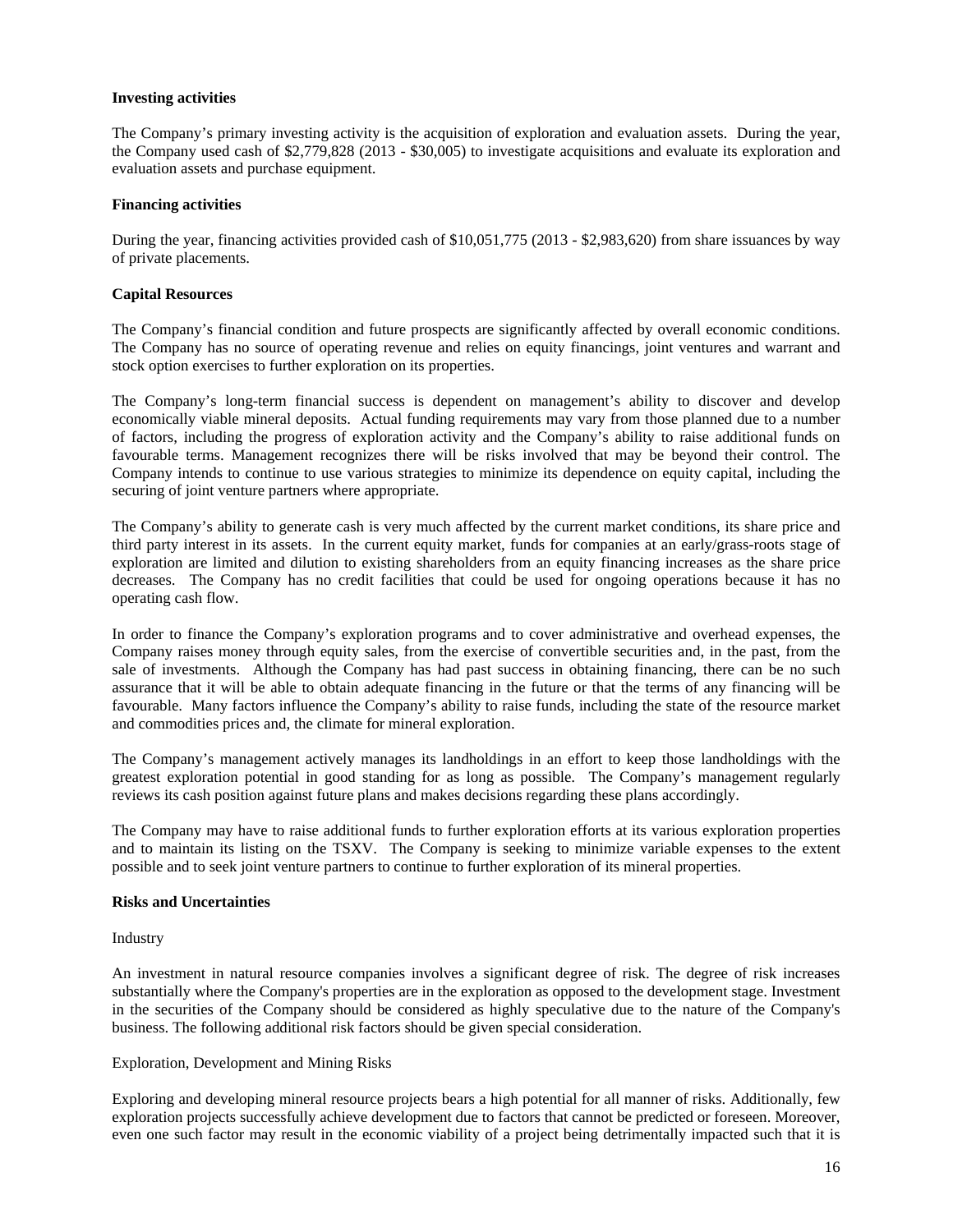neither feasible nor practical to proceed. Mineral exploration involves many risks, which even a combination of experience, knowledge and careful evaluation may not be able to overcome. Operations in which the Company has a direct or indirect interest will be subject to all the hazards and risks normally incidental to exploration, development and production of base/precious metals, any of which could result in work stoppages, damage to property, and possible environmental damage. If any of the Company's exploration programs are successful, there is a degree of uncertainty attributable to the calculation of ore resources and corresponding grades being mined or dedicated to future production. Until ore is actually mined and processed, quantity of reserves and grade must be considered as estimates only. In addition, the quantity of reserves may vary depending on diamond or metal prices. Any material change in quantity of reserves, grade or recovery ratio, may affect the economic viability of the Company's properties. In addition, there can be no assurance that metal reserves in small-scale laboratory tests will be duplicated in larger scale tests under on-site conditions or during production. The Company closely monitors its activities and those factors, which could impact them, and employs experienced consulting, engineering, and legal advisors to assist in its risk management reviews.

The Company's properties are currently being assessed for exploration and as a result, the Company has no source of operating cash flow. Failure to obtain additional financing could result in a delay or indefinite postponement of further exploration. Development of the Company's mineral properties will only follow upon obtaining satisfactory exploration results. Mineral exploration and development involves a high degree of risk and few properties that are explored are ultimately developed into producing mines. There is no assurance that the Company's mineral exploration and development activities will result in any discoveries of bodies of ore. The long-term profitability of the Company's operations will be in part directly related to the cost and success of its exploration programs, which may be affected by a number of factors. Substantial expenditures are required to establish reserves through drilling, to develop metallurgical processes to extract the metal or diamonds from the resources and, in the case of new properties, to develop the mining and processing facilities and infrastructure at any site chosen for mining. Although substantial benefits may be derived from the discovery of a major mineralized deposit, no assurance can be given that minerals will be discovered in sufficient quantities to justify commercial operations or that the funds required for development can be obtained on a timely basis.

#### Foreign Operation Risks

Historically, the majority of the Company's expenses have been denominated in Canadian Dollars so its exposure to foreign exchange risk has been limited. Exploration activities outside of Canada can expose the Company to foreign exchange risk. Presently, the Company does not use foreign-exchange contracts to mitigate this risk, but that may change in future, depending upon the size of the Company's exploration programs denominated in currencies other than the Canadian Dollar.

#### Insurance

The Company's involvement in the exploration for mineral properties may result in the Company becoming subject to liability for pollution, property damage, personal injury or other hazards. Although the Company may have insurance to address many risks, such insurance has limitations on liability that may not be sufficient to cover the full extent of such liabilities. In addition, such risks may not, in all circumstances be insurable or, in certain circumstances, the Company may elect not to obtain insurance to deal with specific risks due to the high premiums associated with such insurance or other reasons. The payment of such uninsured liabilities would reduce the funds available to the Company. The occurrence of a significant event that the Company is not fully insured against, or the insolvency of the insurer of such event, could have a material adverse effect on the Company's financial position, results of operations or prospects.

#### Environmental Risks

All phases of the mineral exploration and development business present environmental risks and hazards and are subject to environmental legislation. Environmental legislation provides for, among other things, restrictions and prohibitions on spills, releases or emissions of various substances used and or produced in association mining exploration and mining operations. The legislation also requires that facility sites be operated, maintained, abandoned and reclaimed to the satisfaction of applicable regulatory authorities. Compliance with such legislation can require significant expenditures and a breach may result in the imposition of fines and penalties, some of which may be material. Environmental legislation is evolving in a manner expected to result in stricter standards and enforcement, larger fines and liability and potentially increased capital expenditures and operating costs. The discharge of pollutants into the air, soil or water may give rise to liabilities to foreign governments and third parties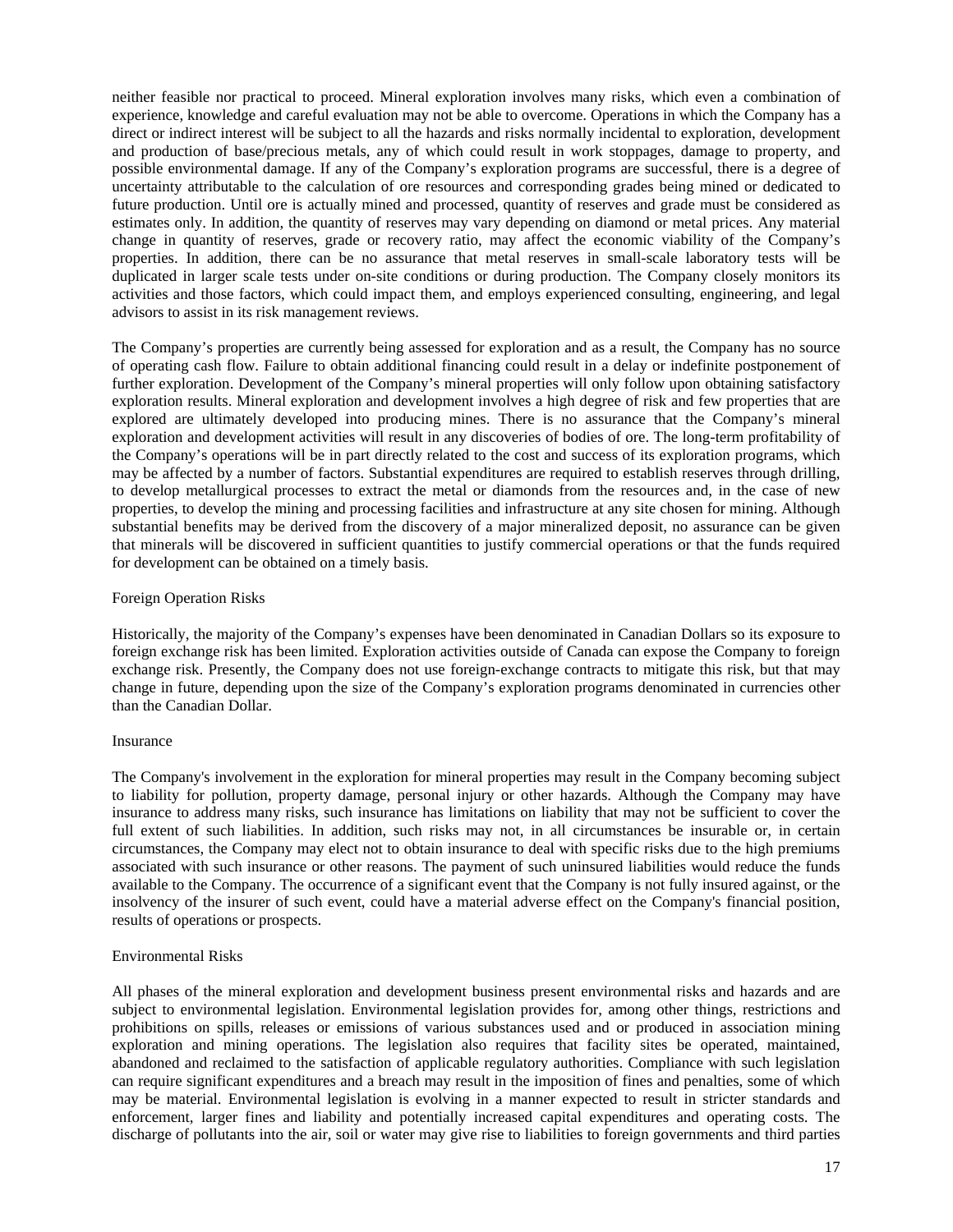and may require the Company to incur costs to remedy such discharge. No assurance can be given that the application of environmental laws to the business and operations of the Company will not result in a curtailment of production or a material increase in the costs of production, development or exploration activities or otherwise adversely affect the Company's financial condition, results of operations or prospects.

## Prices, Markets and Marketing of Diamonds and Base/Precious Metals

The Company's revenues, if any, are expected to be in large part derived from the mining and sale of diamonds and base/precious metals or interests related thereto. The price of those commodities has fluctuated widely, particularly in recent years, and is affected by numerous factors beyond the Company's control including international economic and political trends, expectations of inflation, currency exchange fluctuations, interest rates, global or regional consumptive patterns, speculative activities, increased production due to new mine developments and improved mining and production methods. The effect of these factors on the price of diamonds and base/precious metals, and therefore the economic viability of any of the Company's exploration projects, cannot accurately be predicted.

The marketability of any minerals acquired or discovered may be affected by numerous factors which are beyond the control of the Company and which cannot be accurately predicted, such as the proximity and capacity of milling facilities, mineral markets and processing equipment and governmental regulations including regulations relating to royalties, allowable production and importing and exporting of minerals.

# Substantial Capital Requirements and Liquidity

The Company anticipates that it will make substantial capital expenditures for the acquisition, exploration, development and production of its mineral properties in the future. The Company currently has no revenue and may have limited ability to expend the capital necessary to undertake or complete future drilling programs. There can be no assurance that debt or equity financing, or cash generated by operations will be available or sufficient to meet these requirements or for other corporate purposes or, if debt equity financing is available, that it will be on terms acceptable to the Company. Moreover, future activities may require the Company to alter its capitalization significantly. The inability of the Company to access sufficient capital for its operations could have a material adverse effect on the Company's financial condition, results of operations or prospects.

## Issuance of Debt

From time to time the Company may enter into transactions or activities that may be financed with debt which could impair the Company's ability to obtain additional financing in the future. The inability of the Company to access sufficient capital for the repayment of any debt could have a material effect on the Company's financial condition, results of operations or prospects.

#### **Outstanding Share Data**

The Company's authorized capital is unlimited common shares without par value.

As at August 19, 2014, the Company had the following shares, options and warrants outstanding:

|                               |                | Number     |
|-------------------------------|----------------|------------|
| Shares issued and outstanding |                | 49,779,741 |
|                               |                |            |
| Options                       | Exercise price |            |
| Expire September 2, 2014      | \$3.00         | 20,000     |
| Expire May 12, 2016           | \$2.00         | 53,000     |
| Expire May 10, 2018           | \$0.27         | 2,205,000  |
| Expire September 23, 2018     | \$0.50         | 200,000    |
| Expire January 28, 2019       | \$0.70         | 1,105,000  |
| Warrants                      |                |            |
| April 29, 2018                | \$0.25         | 500,000    |
| August 19, 2018               | \$0.65         | 500,000    |
|                               |                |            |
| Fully diluted                 |                | 56.342.741 |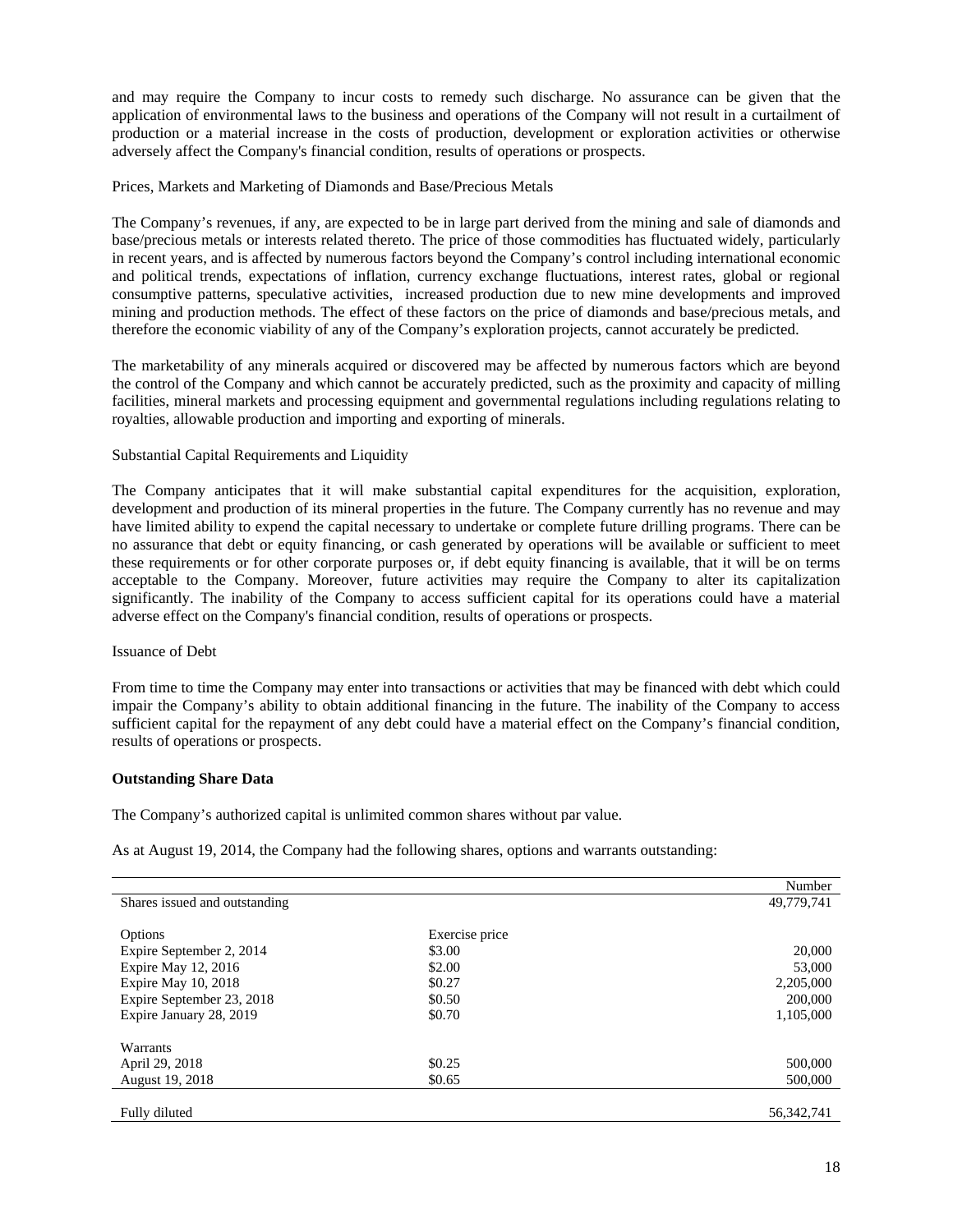#### **Share issuances**

Effective February 28, 2013, the Company completed a consolidation of its share capital on the basis of one new share for every ten pre-consolidated shares. All share and per share amounts have been retrospectively restated to reflect this consolidation (unless otherwise noted).

On April 29, 2013, the Company completed a non-brokered private placement of 20,000,000 common shares at a price of \$0.15 per share for total gross proceeds of \$3,000,000. As part of this private placement, the Company paid a finder's fee of \$630 and incurred other costs of \$15,750.

On April 29, 2013, pursuant to an acquisition Agreement for The Springbok interest, the Company issued 1,000,000 common shares, at a value of \$235,000, to purchase a 22.5% interest in the Lac De Gras property.

On October 29, 2013, the Company completed a non-brokered private placement of 13,625,000 common shares at a price of \$0.40 per share for total gross proceeds of \$5,450,000. As part of this private placement the Company paid finders' fees and costs totalling \$81,400.

On February 25, 2014, the Company completed a private placement of 7,700,000 common shares at a price of \$0.65 per share for total gross proceeds of \$5,005,000. As part of this private placement the Company paid finders' fees and costs totalling \$ 325,875.

## **Stock options and warrants**

The Company's stock option plan (the "Plan") was approved by shareholders at an annual general and special meeting in November 2011 and at subsequent annual meetings. The Plan gives the directors the authority to grant options to directors, officers, employees and consultants. The maximum number of shares to be issued under the Plan is 10% of the issued and outstanding common shares at the time of the grant. The exercise price of each option granted shall not be less than the market price at the date of grant less a discount up to 25% in accordance with the policies of the TSX Venture Exchange ("TSXV").

Options granted can have a term up to 5 years with vesting provisions determined by the directors in accordance with TSXV policies for Tier 2 Issuers, with a typical vesting period of 25% upon grant and 25% every six months thereafter.

### **Transactions with Related Parties**

Balances and transactions between the Company and its subsidiaries have been eliminated on consolidation and are not disclosed below. Details of the transactions between the Company and related parties not disclosed elsewhere in the Company's financial statements are disclosed below.

#### Related party transactions

Certain companies which have an officer and/or director or former officer and/or director in common and render services or are charged for certain services as follows:

|                                   | Nature of transactions            |
|-----------------------------------|-----------------------------------|
| Anglo-Celtic Exploration Ltd.     | Interest and consulting           |
| Strongbow Exploration Inc.        | Exploration and administration    |
| 0954506 BC Ltd.                   | Exploration                       |
| International Northair Mines Ltd. | Accounting and corporate services |

The Company incurred the following transactions in the normal course of operations in connection with companies which have an officer and/or director in common.

- a) During the year ended April 30, 2014, the Company paid or accrued \$nil (2013 \$5,608) for technical services and office costs to a company with common directors or a former officer.
- b) During the year ended April 30, 2014, the Company paid or accrued \$44,110 (2013 \$44,076) for shared administrative and accounting services to a company with common officers.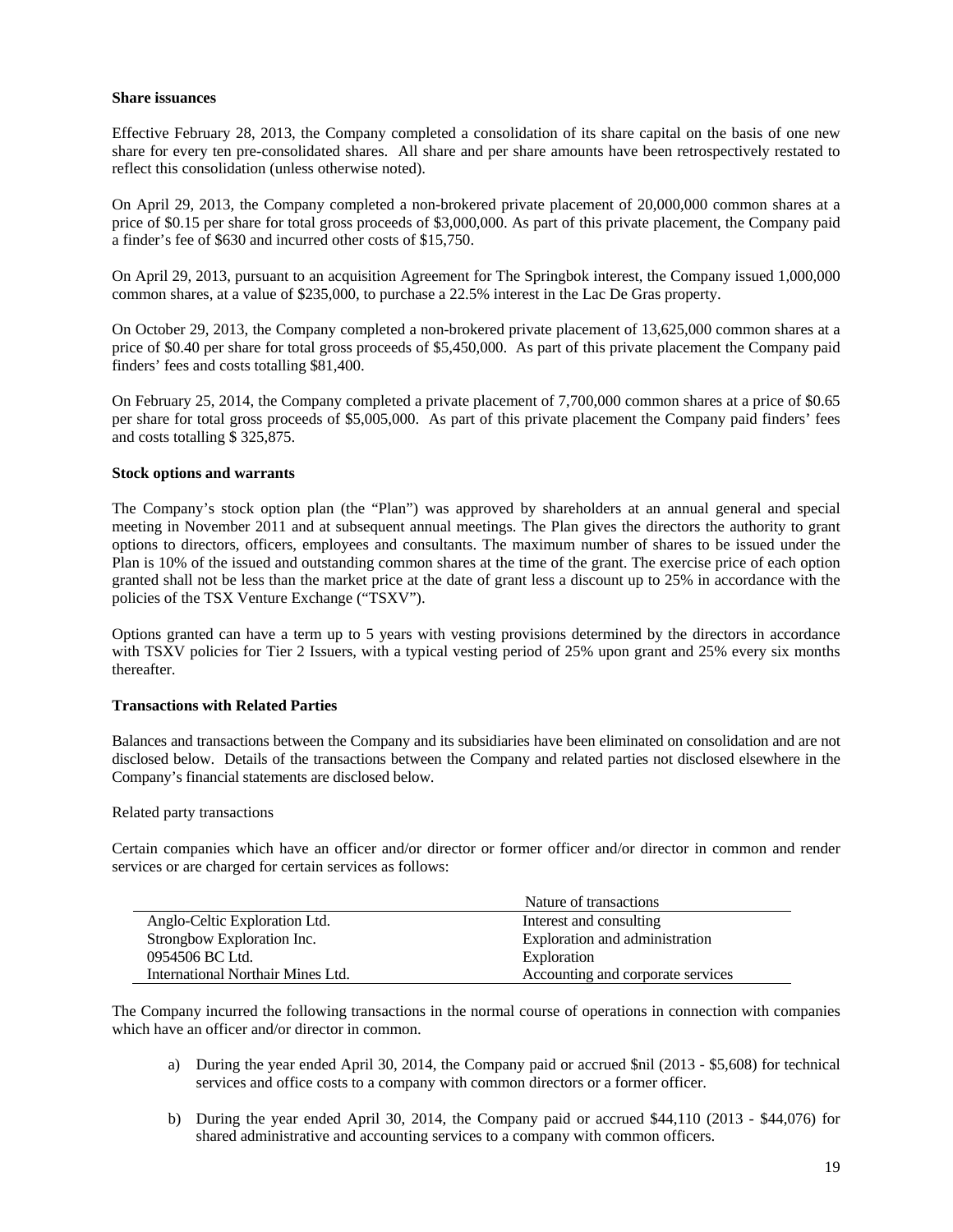- c) During the year ended April 30, 2014, the Company paid or accrued consulting fees of \$5,259 (2013 \$nil) to a companies controlled by directors. This amount is included in salaries disclosed below.
- d) During the year ended April 30, 2014 the Company paid \$17,877 (2013 \$10,837) for office fees and rent to a company with common directors and officers and/or controlled by a director.
- e) During the year ended April 30, 2014, a director of the Company forgave payables totaling \$nil (2013 \$75,000).
- f) Amounts due to related parties of \$20,622 (2013 \$116,262) are owing to a director or companies with officers/directors in common.
- g) Issued warrants to a director for exploration and evaluation assets with a value of \$253,004 (2013 \$nil).
- h) Issued warrants to a party related to a director for exploration and evaluation assets with a value of \$314,325 (2013 - \$nil).

The Company considers officers and directors as key management personnel.

The remuneration of key management personnel during the year ended April 30, 2014 was as follows:

|                                       | April 30,       |        | April 30, |
|---------------------------------------|-----------------|--------|-----------|
|                                       | 2014            |        | 2013      |
| Salaries <sup>1</sup>                 | \$<br>191,667   | S      | 20,164    |
| Share-based compensation <sup>2</sup> | 821,087         |        | 13,048    |
| Total                                 | \$<br>1,012,754 | ¢<br>æ | 33,212    |
|                                       |                 |        |           |

1 – When key management is working specifically on mineral properties their time is capitalized against the mineral property.

2 – Share-based compensation is the fair value of options and warrants that have been granted to directors and key management personnel.

# **Commitments**

As at April 30, 2014, the commitment for rental of the Company's office space is as follows:

| Year ending    |          |
|----------------|----------|
| April 30, 2015 | \$66,634 |
| April 30, 2016 | \$66,634 |
| April 30, 2017 | \$49,975 |

#### **Convertible Note Payable**

On August 31, 2011, the Company closed a \$1,000,000 private placement of a convertible promissory note with Anglo Celtic Exploration Ltd. ("Anglo Celtic"), a private company controlled by D. Grenville Thomas, who is a director of the Company. The private placement consisted of a convertible note, structured as an unsecured, interest bearing loan of \$1,000,000. Anglo Celtic could convert at any time all or a portion of the principal amount outstanding into common shares of the Company at \$0.25 per share, which would have resulted in the issuance of up to 4,000,000 common shares if the entire principal amount was converted. The loan bore interest at the Royal Bank Prime Rate plus 400 basis points.

The term of the loan was for two years, to August 31, 2013. Anglo Celtic did not receive any warrants upon issuance of the convertible note, however, if the Company failed to repay the loan in full by August 31, 2012 or if the Company and Anglo Celtic amended or re-negotiated the terms of the loan, Anglo Celtic would have the right to convert the principal amount of the note into both common shares and an equal number of warrants, such warrants being exercisable until the August 31, 2013 due date.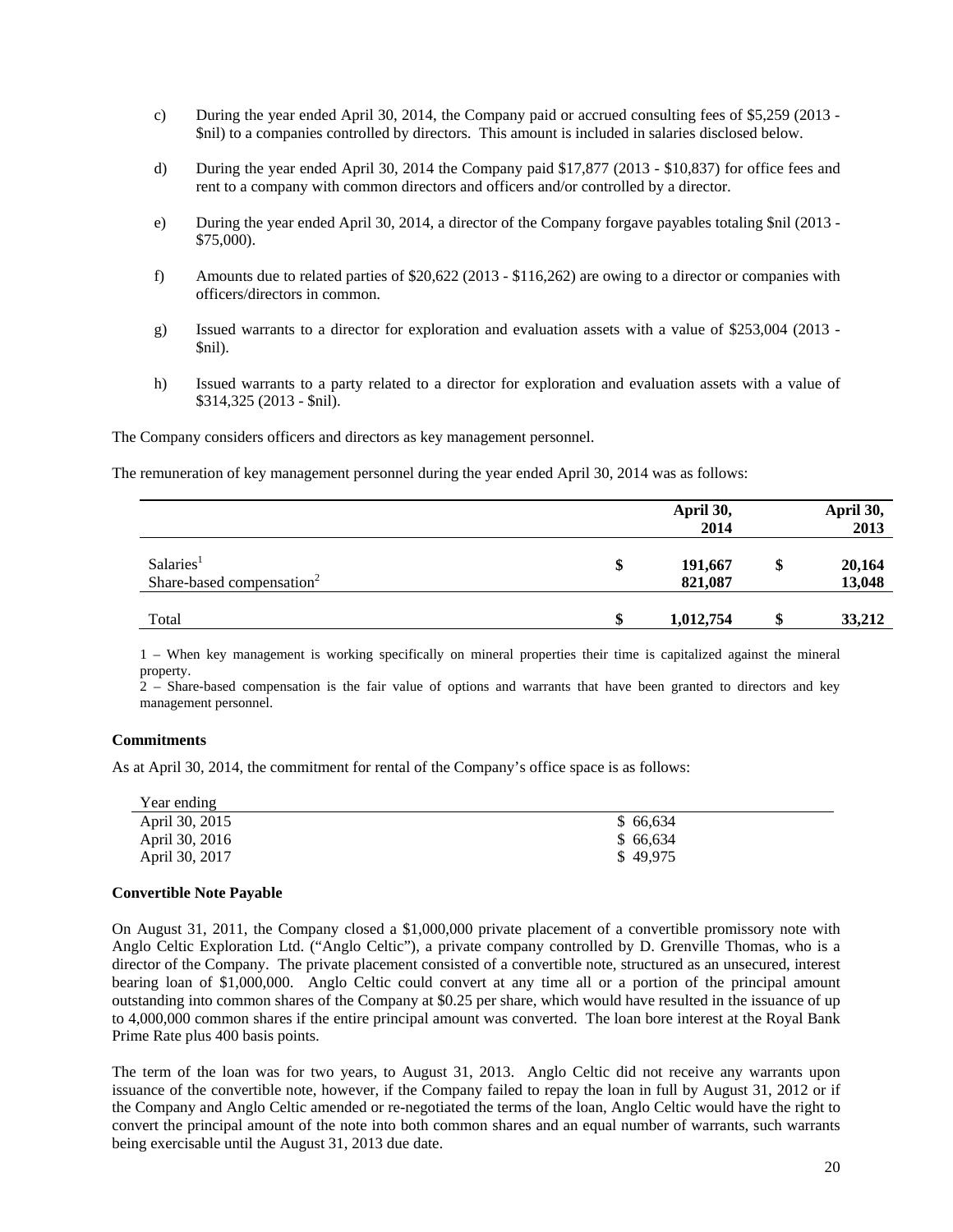The convertible note was segregated into its respective debt and equity components on the date of issuance. The debt component, representing the fair value of the liability at inception, was recorded as a long-term liability. The remaining component, representing the residual value ascribed to the holder's option to convert the principal balance into common shares, was classified in shareholders' equity as "equity component of convertible note". Over the term of the note, the debt component was to be accreted to the face value of the note by the recording of additional interest expense. The liability component was estimated using a discount rate of 15%.

|                                           | April 30, 2014 | April 30, 2013  |
|-------------------------------------------|----------------|-----------------|
| Principal amount                          | Φ              | \$<br>1,000,000 |
| Less equity component of convertible note |                | (137,996)       |
| Accrued interest                          |                | 81,953          |
| Accretion                                 |                | 75,271          |
| Liability component                       |                | 1,019,228       |
| Amount settled by issuance of shares      |                | (1,019,228)     |
|                                           |                |                 |
| Liability component                       |                |                 |

On January 24, 2013, North Arrow completed a debt settlement agreement with Anglo Celtic under which North Arrow settled its outstanding debt with Anglo Celtic in the amount of \$1 million plus unpaid interest by the issuance of shares. At the time the settlement was agreed to the debt had a carrying value of \$1,019,228 and was settled by the issuance of 21,639,100 shares valued at a price of \$0.025 per share for a total value of \$540,977 resulting in a gain on settlement of \$478,251.

# **CHANGES IN ACCOUNTING POLICIES AND CRITICAL ACCOUNTING ESTIMATES, JUDGMENTS AND ASSUMPTIONS**

## **Nature and continuance of operations**

North Arrow is incorporated federally under the laws of the Canada Business Corporations Act ("CBCA").

The consolidated financial statements of the Company are presented in Canadian dollars, which is the functional currency of the Company.The Company trades on the TSX Venture Exchange (TSXV – NAR) and its registered office address is Ste. #860-625 Howe Street, Vancouver, BC, Canada V6C 2T6.

The Company's principal business activity is the acquisition and exploration of exploration and evaluation assets. To date, the Company has not generated significant revenues from operations and is considered to be in the exploration stage.

The Company is in the process of acquiring and exploring its exploration and evaluation assets and has not yet determined whether these properties contain reserves that are economically recoverable. The Company's financial statements have been prepared on the assumption that the Company will continue in operation for the foreseeable future and will be able to realize assets and discharge liabilities in the normal course of operations. At April 30, 2014, the Company has a deficit of \$13,706,218, no current source of revenue and will require additional funding to meet its planned activities beyond the upcoming fiscal year. The Company's continuation as a going concern is dependent on the successful results from its mineral property exploration activities and its ability to raise equity capital or borrowings sufficient to meet current and future obligations. There can be no assurances that management's plans for the Company will be successful. These material uncertainties may cast significant doubt upon the Company's ability to continue as a going concern. The Company's financial statements do not include any adjustments to the recoverability and classification of assets and liabilities that might be necessary, should the Company be unable to continue as a going concern.

#### **Significant accounting policies**

The April 30, 2014 Management Discussion and Analysis should be read in conjunction with the audited annual financial statements of the Company for a listing of the Company's significant accounting policies.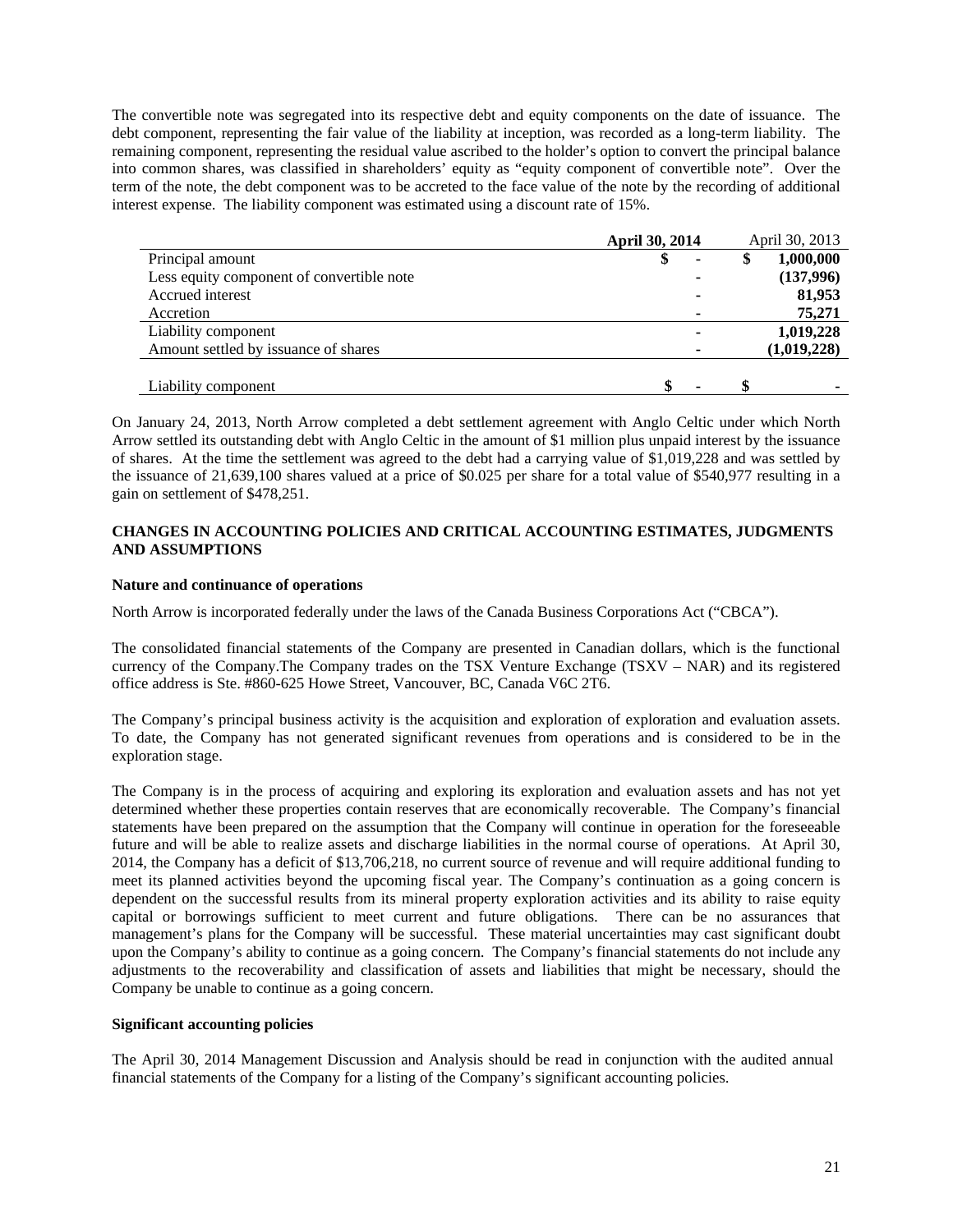## **Statement of Compliance**

The Company's consolidated financial statements have been prepared in accordance with International Financial Reporting Standards ("IFRS") as issued by the International Accounting Standards Board ("IASB") and interpretations of the International Financial Reporting Interpretations Committee ("IFRIC"). The financial statements are presented in Canadian dollars unless otherwise noted.

## **Principles of Consolidation**

The Company's consolidated financial statements include the accounts of the Company and its wholly-owned inactive subsidiary Compania Minera North Arrow Chile Limitada ("Minera"). All inter-company transactions and balances have been eliminated upon consolidation.

## **Significant accounting judgments, estimates and assumptions**

The preparation of financial statements in conformity with IFRS requires management to make certain estimates, judgments and assumptions that affect the reported amounts of assets and liabilities at the date of the financial statements and the reported revenues and expenses during this period.

Although management uses historical experiences and its best knowledge of the amount, events or actions to form the basis for judgments and estimates, actual results may differ from these estimates.

The most significant accounts that require estimates as the basis for determining the stated amounts include the recoverability of exploration and evaluation assets, valuation of share-based payments, and valuation of deferred tax amounts.

Critical judgments exercised in applying accounting policies that have the most significant effect on the amounts recognized in the consolidated financial statements are as follows:

(i) Economic recoverability and probability of future benefits of exploration and evaluation costs.

 Management has determined that exploration, evaluation and related costs incurred which were capitalized may have future economic benefits and may be economically recoverable. Management uses several criteria in its assessments of economic recoverability and probability of future economic benefits including geologic and other technical information, history of conversion of mineral deposits with similar characteristics to its own properties to proven and probable mineral reserves, the quality and capacity of existing infrastructure facilities, evaluation of permitting and environmental issues and local support for the project.

(ii) Valuation of share-based payments

The Company uses the Black-Scholes Option Pricing Model for valuation of share-based payments. Option pricing models require the input of subjective assumptions including expected price volatility, interest rates and forfeiture rate. Changes in the input assumptions can materially affect the fair value estimate and Company's earnings and equity reserves.

(iii) Income taxes

In assessing the probability of realizing income tax assets, management makes estimates related to expectations of future taxable income, applicable tax opportunities, expected timing of reversals of existing temporary differences and the likelihood that tax positions taken will be sustained upon examination by applicable tax authorities. In making its assessments, management gives additional weight to positive and negative evidence that can be objectively verified.

#### **New Accounting pronouncements**

The Company has adopted the following revised standards effective May 1, 2013.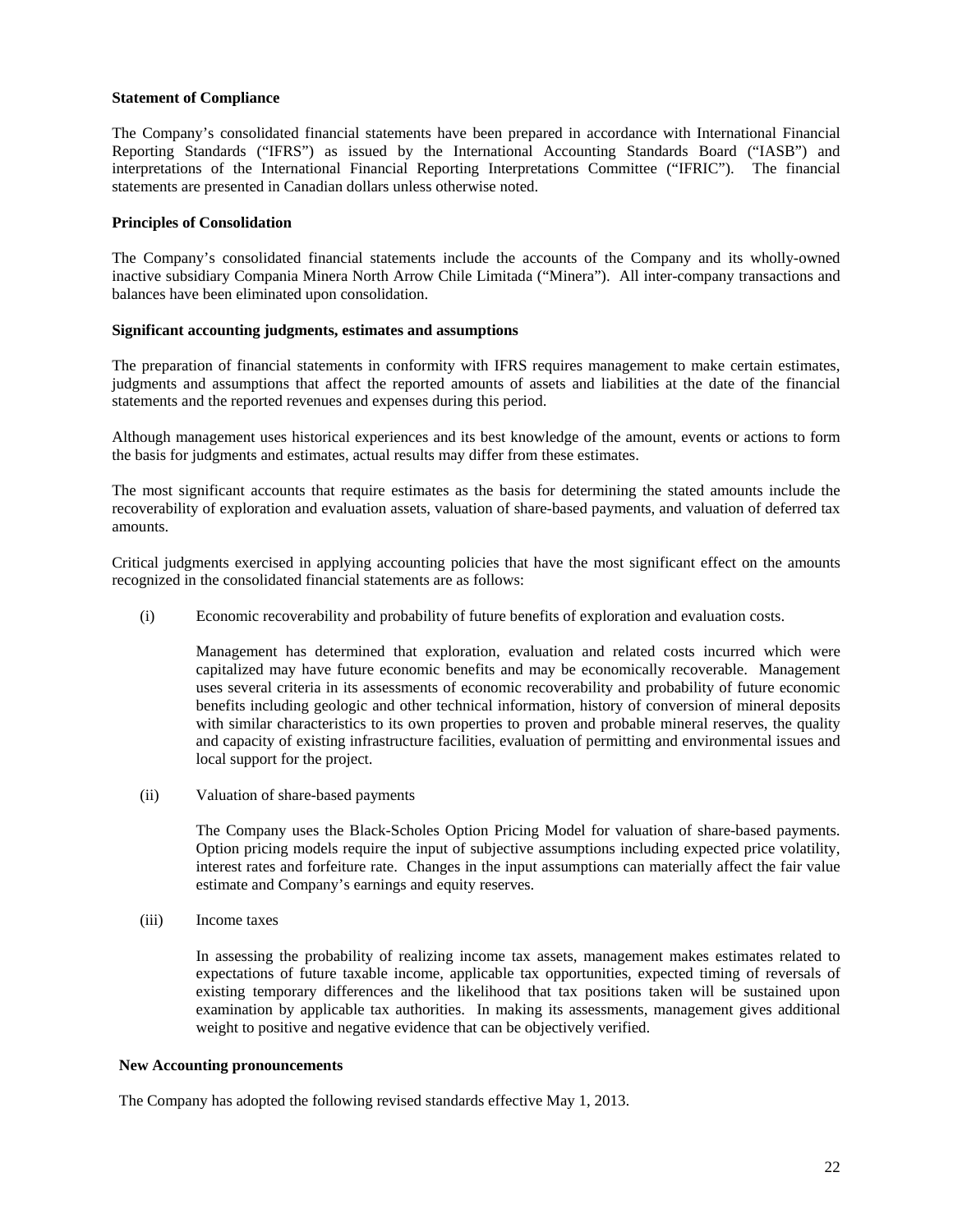- i. IFRS 10: Consolidated Financial Statements builds on existing principles by identifying the concept of control as the determining factor in whether an entity should be included within the consolidated financial statements of the parent company. The standard provides additional guidance to assist in the determination of control where this is difficult to assess. The adoption of this standard had no impact on the Company's consolidated financial statements.
- ii. IFRS 11: Joint Arrangements is intended to provide for a more realistic reflection of joint arrangements by focusing on the rights and obligations of the arrangement, rather than its legal form. The standard addresses inconsistencies in the reporting of joint arrangements by requiring a single method to account for interests in jointly controlled entities. The adoption of this standard had no impact on the Company's consolidated financial statements.
- iii. IFRS 12: Disclosure of Interests in Other Entities which combines, enhances and replaces the disclosure requirements for subsidiaries, joint arrangements, associates and unconsolidated structured entities. The adoption of this standard had no impact on the Company's consolidated financial statements.
- iv. IFRS 13: Fair Value Measurement which defines fair value, sets out in a single IFRS framework for measuring fair value, and requires disclosures about fair value measurements. The adoption of this standard is prospective and had nonmaterial impact on the Company's consolidated financial statements.
- v. IAS 1: Presentation of Financial Statements that require an entity to group items presented in the statement of other comprehensive income on the basis of whether they may be reclassified to profit or loss subsequent to initial recognition. For those items presented before tax, the amendments to IAS 1 also require that the tax related to the two separate groups be presented separately. The adoption of this standard had no impact on the Company's consolidated financial statements.

The IASB has also issued several new standards which have not yet been adopted by the Company. Each of the new standards is effective for annual periods beginning on or after January 1, 2014 with early adoption permitted, except IFRS 7 which becomes effective January 1, 2015 and IFRS 9 which has a tentative effective date of January 1, 2018. The following is a brief summary of the new standards:

- IAS 36 Impairment of assets disclosure This standard has limited scope amendments to disclosure requirements in IAS 36, Impairment of Assets. The extent of the impact of adoption of IAS 36 has not yet been determined by the Company.
- IAS 32 Financial instruments presentation This standard has been amended to clarify requirements for offsetting of financial assets and financial liabilities. The extent of the impact of adoption of IAS 32 has not yet been determined by the Company.
- IFRS 9 Financial Instruments classification and measurement This is the first part of a new standard on classification and measurement of financial assets that will replace IAS 39, "Financial Instruments: Recognition and Measurement". IFRS 9 has two measurement categories: amortized cost and fair value. All equity instruments are measured at fair value. A debt instrument is recorded at amortized cost only if the entity is holding it to collect contractual cash flows and the cash flows represent principal and interest. Otherwise it is measured at fair value with changes in fair value through profit or loss. In addition, this new standard has been updated to include guidance on financial liabilities and derecognition of financial instruments. The extent of the impact of adoption of IFRS 9 has not yet been determined.
- IFRS 7 Financial instruments disclosure This standard has been amended to require additional disclosures on transition from IAS 39 to IFRS 9. The extent of the impact of adoption of IFRS 7 has not yet been determined.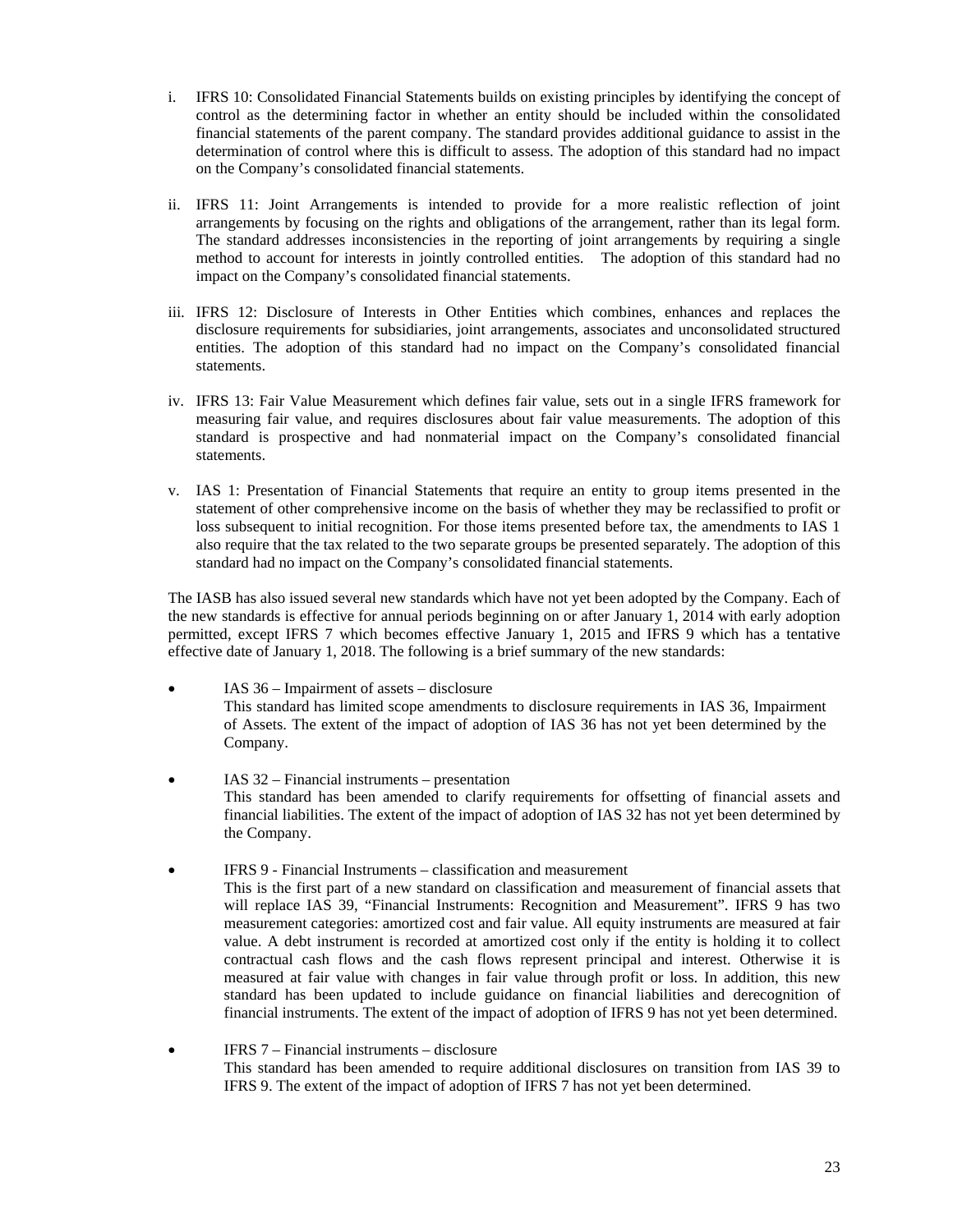# **FINANCIAL INSTRUMENTS AND RISK MANAGEMENT**

Financial instruments measured at fair value are classified into one of three levels in the fair value hierarchy according to the relative reliability of the inputs used to estimate the fair values. The three levels of the fair value hierarchy are:

- Level 1 Unadjusted quoted prices in active markets for identical assets or liabilities;
- Level 2 Inputs other than quoted prices that are observable for the asset or liability either directly or indirectly; and
- Level 3 Inputs that are not based on observable market data.

The Company's financial instruments consist of cash, marketable securities, receivables, accounts payable and accrued liabilities and, due to related parties. Cash is carried at fair value using a level 1 fair value measurement. The carrying value of receivables, accounts payable and accrued liabilities and due to related parties approximate their fair values due to their immediate or short-term maturity. Marketable securities are recorded at fair value based on the quoted market prices in active markets at the balance sheet date, which is consistent with level 1 of the fair value hierarchy.

The Company is exposed to a variety of financial risks by virtue of its activities, including credit risk, interest rate risk, liquidity risks, foreign currency risk, and equity market risk. The Company's objective with respect to risk management is to minimize potential adverse effects on the Company's financial performance. The Board of Directors provides direction and guidance to management with respect to risk management. Management is responsible for establishing controls and procedures to ensure that financial risks are mitigated to acceptable levels.

#### Credit risk

Credit risk is the risk of financial loss to the Company if a counter-party to a financial instrument fails to meet its contractual obligations. The Company manages credit risk by investing its excess cash in short-term investments with investment grade ratings, issued by a Canadian chartered bank. The Company's receivables consist primarily of sales tax receivables due from the federal government and receivables from companies with which the Company has exploration agreements or options. The maximum exposure to credit risk at the reporting date is the carrying value of the Company's receivables and cash.

## Interest rate risk

Interest rate risk is the risk that the fair value or future cash flows of a financial instrument will fluctuate because of changes in market interest rates. Financial assets and liabilities with variable interest rates expose the Company to interest rate risk with respect to its cash flow. It is management's opinion that the Company is not exposed to significant interest rate risk.

## Liquidity risk

Liquidity risk is the risk that the Company will not be able to meet its obligations as they become due. The Company's ability to continue as a going concern is dependent on management's ability to raise the funds required through future equity financings, asset sales or exploration option agreements, or a combination thereof. The Company has no regular cash flow from its operating activities. The Company manages its liquidity risk by forecasting cash flow requirements for its planned exploration and corporate activities and anticipating investing and financing activities. Management and the Board of Directors are actively involved in the review, planning and approval of annual budgets and significant expenditures and commitments. Failure to realize additional funding could cast significant doubt on the Company's ability to continue as a going concern. As at April 30, 2014, the Company had cash of \$9,369,969 (2013 - \$2,893,755) available to settle current liabilities of \$381,512 (2013 - \$334,810).

#### Equity market risk

The Company is exposed to equity price risk arising from its marketable securities, which are classified as available-for- sale. The Company plans to sell its marketable securities as market conditions permit, or as is required to finance the Company's operations from time-to-time.